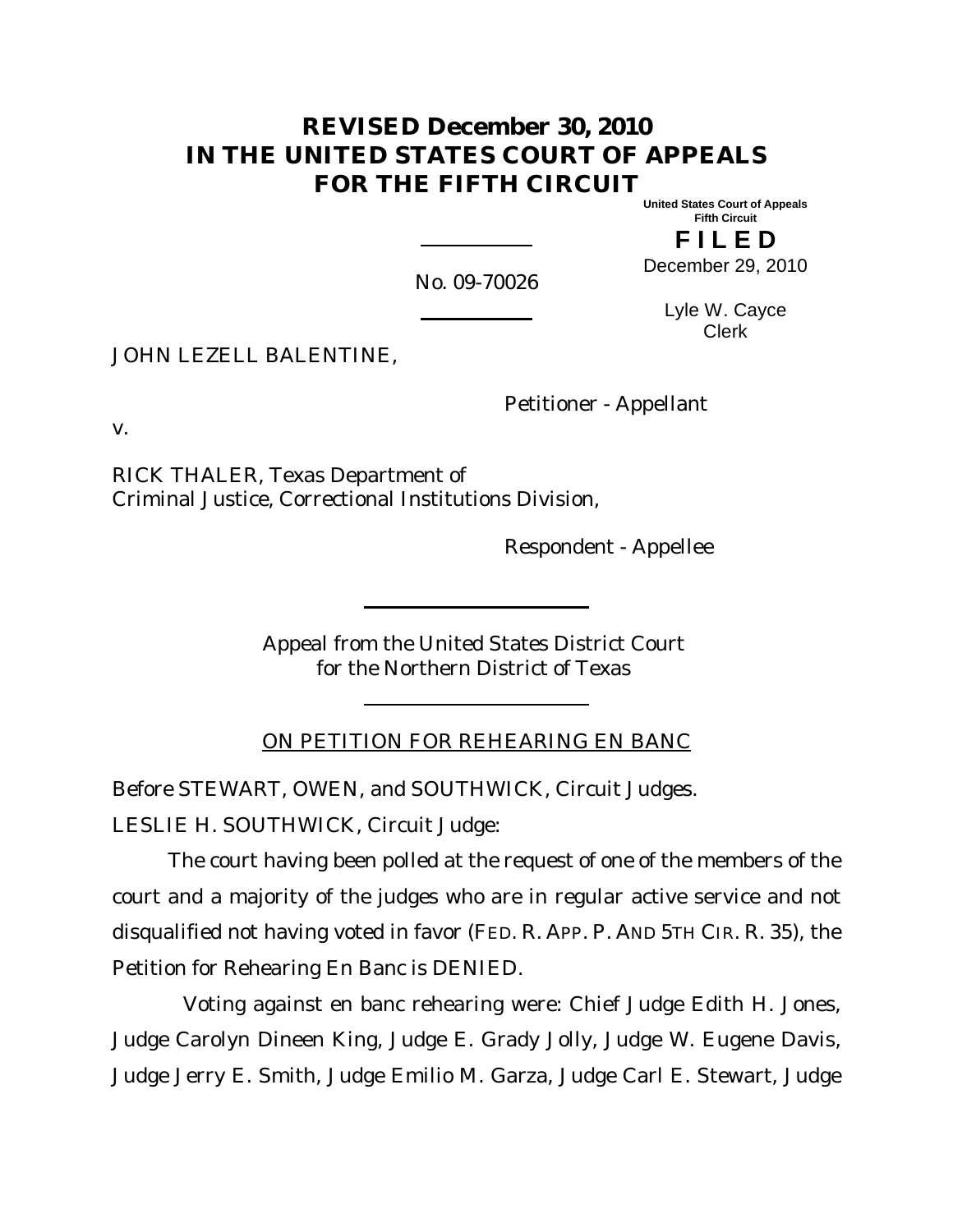Edith B. Clement, Judge Edward C. Prado, Judge Priscilla R. Owen, and Judge Leslie H. Southwick.

Voting for en banc rehearing were: Judge Fortunato P. Benavides, Judge James L. Dennis, Judge Jennifer W. Elrod, and Judge Catharina Haynes.<sup>\*</sup>

Upon the filing of this order, the clerk shall issue the mandate forthwith. *See* FED. R. APP. P. 41(b).

ENTERED FOR THE COURT

/s/ Leslie H. Southwick LESLIE H. SOUTHWICK United States Circuit Judge

<sup>\*</sup> In 2009, the court decided to begin identifying the judges voting for or against en banc rehearing where a poll is taken and the request for en banc rehearing is denied.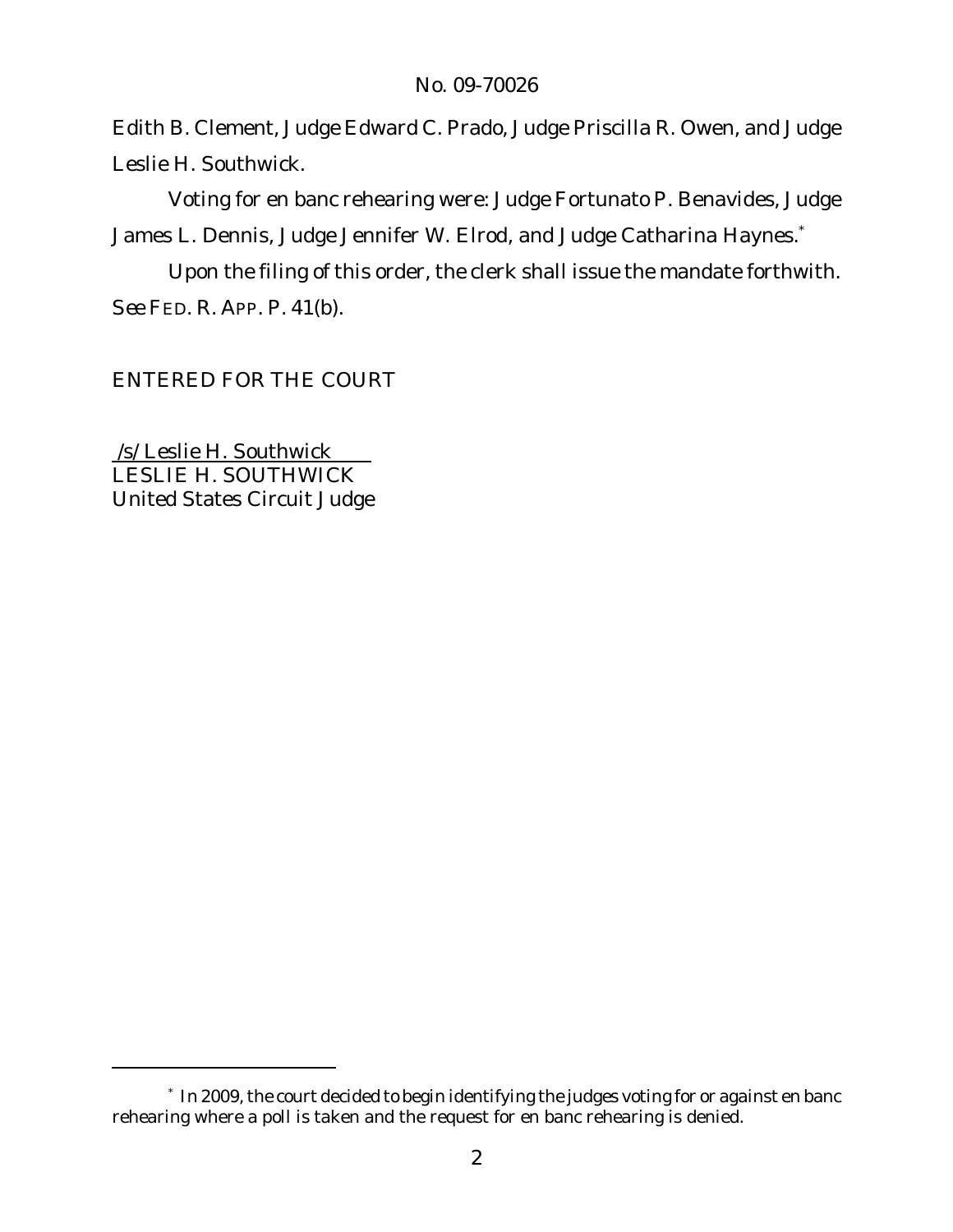DENNIS, Circuit Judge, joined by BENAVIDES, Circuit Judge, dissenting from denial of rehearing en banc.

I respectfully dissent from the majority's refusal to grant rehearing en banc in *Balentine v. Thaler*, --- F.3d ---, 2010 WL 4630829 (5th Cir. Nov. 17, 2010), and *Rocha v. Thaler*, --- F.3d ---, 2010 WL 4630794 (5th Cir. Nov. 17,  $2010$ ).<sup>1</sup>

The Supreme Courtin *Michigan v.Long*, 463 U.S. 1032 (1983), announced the standard for determining "whether various forms of references to state law [by state courts] constitute adequate and independent state grounds." 463 U.S. at 1038. That standard is: "[W]hen . . . a state court decision fairly appears to rest primarily on federal law, or to be interwoven with the federal law, and when the adequacy and independence of any possible state ground is not clear from the face of the opinion, we will accept as the most reasonable explanation that the state court decided the case the way it did because it believed that federal law required it do so." *Id.* at 1041.

The *Balentine* and *Rocha* panel opinions do not adhere to and faithfully apply the *Long* standard. Instead, they engage in the "process of examining [and unauthorized-*Erie* guessing at] state law," which the Court in *Long* found to be "unsatisfactory because it requires [federal judges] to interpret state laws with which we are generally unfamiliar, and which often, as in this case, have not been discussed at length by the parties." *Id.* at 1039. Further, the panel opinions, in effect, adopt the practice of denying federal court review "if the ground of the [state court] decision was at all unclear," which the *Long* Court expressly disapproved. *See id.* at 1038 (rejecting *Lynch v. New York*, 293 U.S. 52 (1934), which the Court characterized as "tak[ing] the strict view that if the ground of decision was at all unclear, we would dismiss the case"). The Court

<sup>1</sup> Unless otherwise indicated, "*Balentine*" refers to the substituted panel opinion in that case and "*Rocha*" refers to the panel's opinion denying panel rehearing.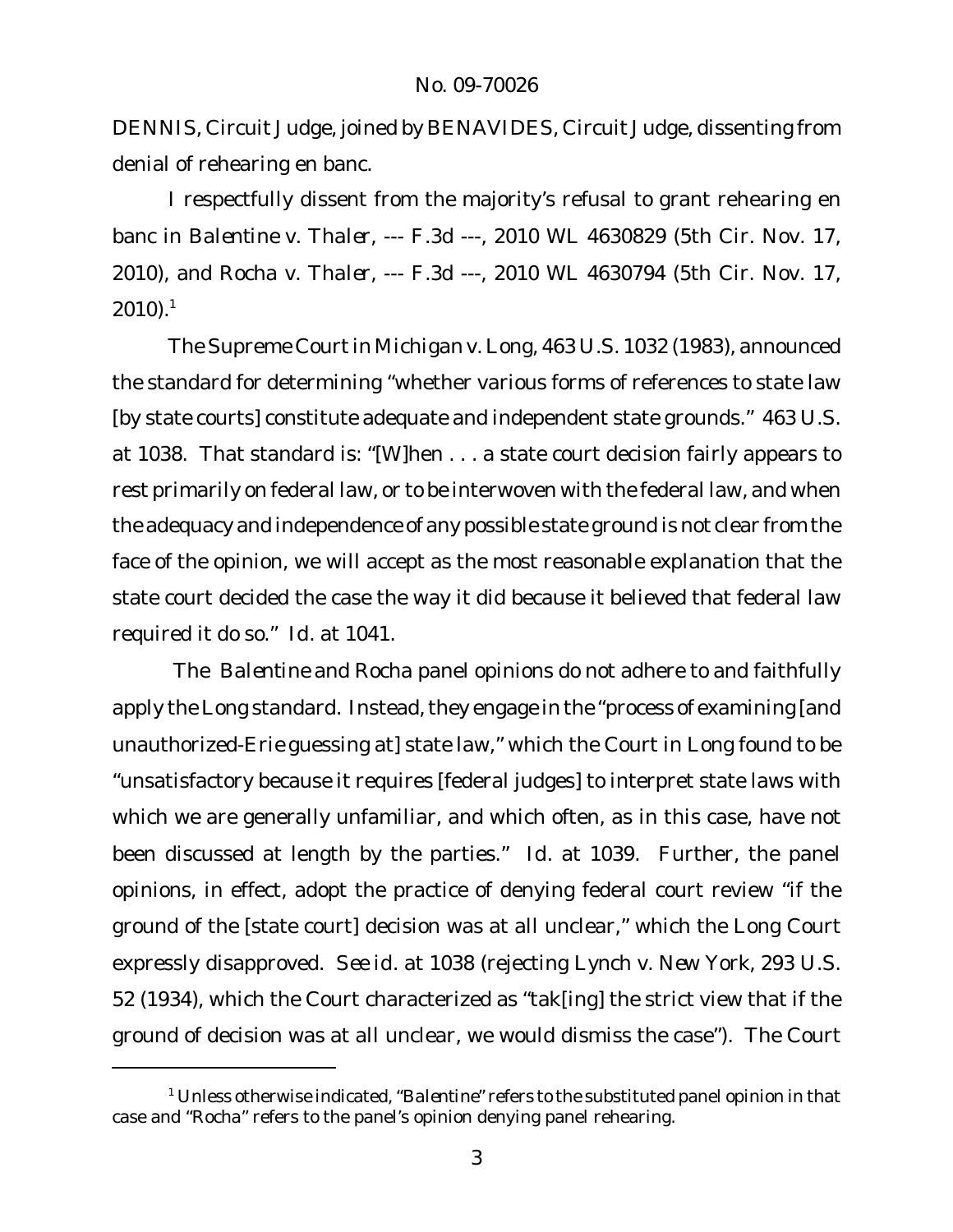in *Long* rejected "outright dismissal of [such] cases [because] there is an important need for uniformity in federal law, and . . . this need goes unsatisfied when we fail to review an opinion that rests primarily upon federal grounds and where the independence of an alleged state ground is not apparent from the four corners of the opinion." *Id.* at 1039.

In Balentine and Rocha, the panels' authors, after initially adhering to the *Long* standard, make volte-face and examine ambiguous and obscure state court data to guess that the unexplained dismissals of state habeas claims by the Texas Court of Criminal Appeals (CCA) are based on an independent and adequate state ground. I respectfully but strenuously disagree because these opinions seriously undermine the *Long* standard in our jurisdiction and retrogress into the ad hoc method of dealing with cases involving possible independent and adequate state grounds that the Supreme Court expressly disapproved as "antithetical to the doctrinal consistency that is required when sensitive issues of federal-state relations are involved." *Id.* at 1039. For these reasons, I dissent from the very serious step the panel authors undertake, *viz.*, departing from a full and faithful adherence to the *Long* standard, which the Court adopted in 1983 and has continuously adhered to in numerous decisions until the present day.

The Court's adherence to the full *Long* standard was demonstrated as recently as February 23, 2010, in *Florida v. Powell*, 130 S. Ct. 1195 (2010). There, the question presented was whether advice that a suspect has "the right to talk to a lawyer before answering any of [the law enforcement officers'] questions," and that he can invoke this right "at any time . . . during th[e] interview," satisfies *Miranda*. *Id.* at 1199-1200. The Court held that it does. *Id.* Before fully addressing the issue, however, the Court addressed Powell's contention that the Florida Supreme Court, by relying not only on *Miranda* but also on the Florida Constitution, rested its decision on an independent and

4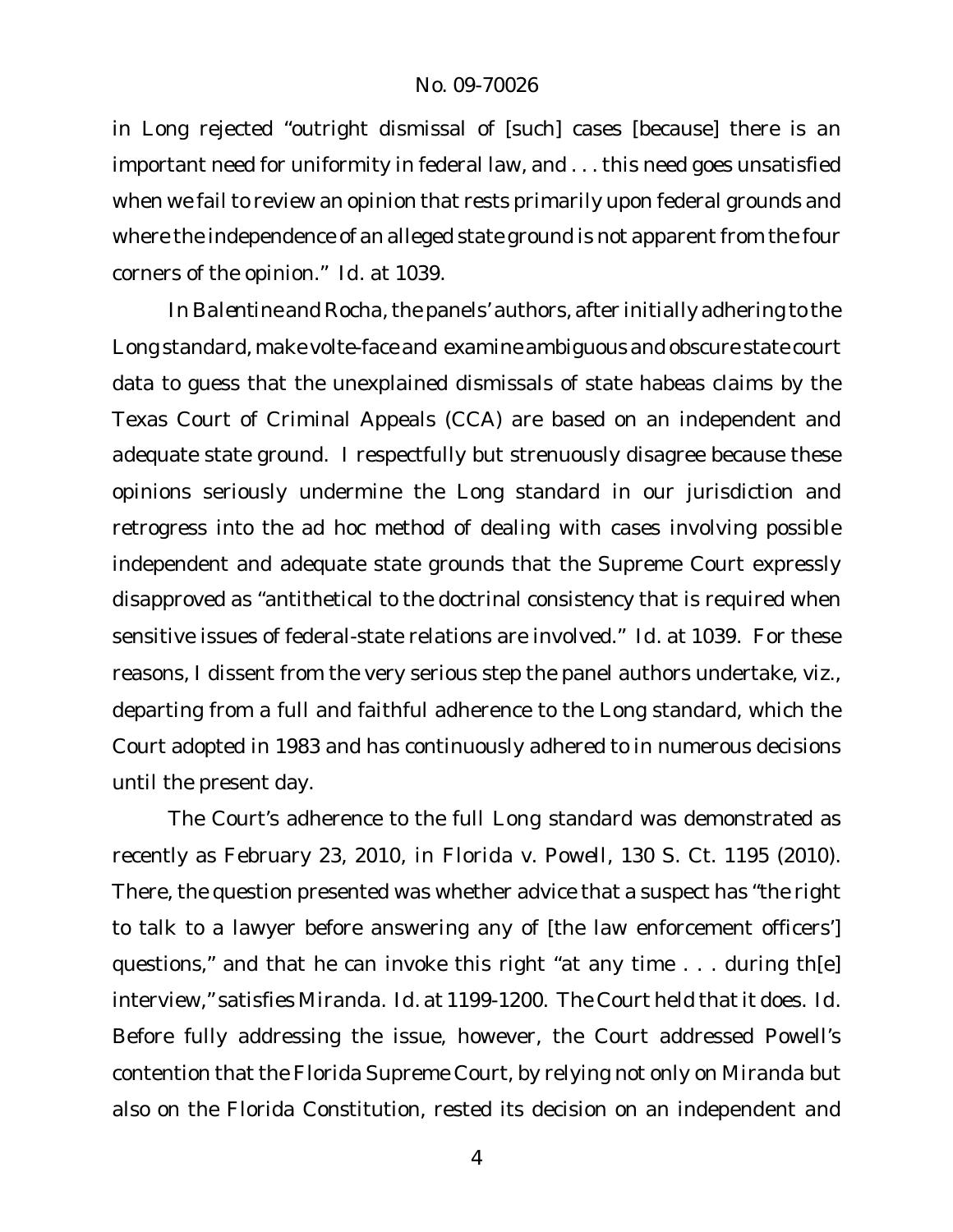adequate state ground. *See id.* at 1201 (citing *Coleman v. Thompson*, 501 U.S. 722, 729 (1991) ("This Court will not review a question of federal law decided by a state court if the decision . . . rests on a state law ground that is independent of the federal question and adequate to support the judgment.")). "'It is fundamental," the Court stated, "'that state courts be left free and unfettered by us in interpreting their state constitutions. But it is equally important that ambiguous or obscure adjudications by state courts do not stand as barriers to a determination by this Court of the validity under the federal constitution of state action.'" *Id.* (quoting *Minnesota v. Nat'l Tea Co.*, 309 U.S. 551, 557 (1940))

"To that end," the Court recalled, "we announced, in [*Long*] the following presumption":

"[W]hen . . . a state court decision fairly appears to rest primarily on federal law, or to be interwoven with the federal law, and when the adequacy and independence of any possible state law ground is not clear from the face of the opinion, we will accept as the most reasonable explanation that the state court decided the case the way it did because it believed that federal law required it to do so."

*Id.* at 1201-02 (quoting *Long*, 463 U.S. at 1040-41). "At the same time," the Court further recalled, "we adopted a plain-statement rule to avoid the presumption: 'If the state court decision indicates clearly and expressly that it is alternatively based on bona fide separate, adequate, and independent grounds, we, of course, will not undertake to review the decision.'" *Id.* at 1202 (quoting *Long*, 463 U.S. at 1041).

Ultimately, the Court in *Florida v. Powell* concluded that "[u]nder the *Long* presumption, we have jurisdiction to entertain this case. Although invoking Florida's Constitution and precedent in addition to this Court's decisions, the Florida Supreme Court treated state and federal law as interchangeable and interwoven; the court at no point expressly asserted that state-law sources gave Powell rights distinct from, or broader than, those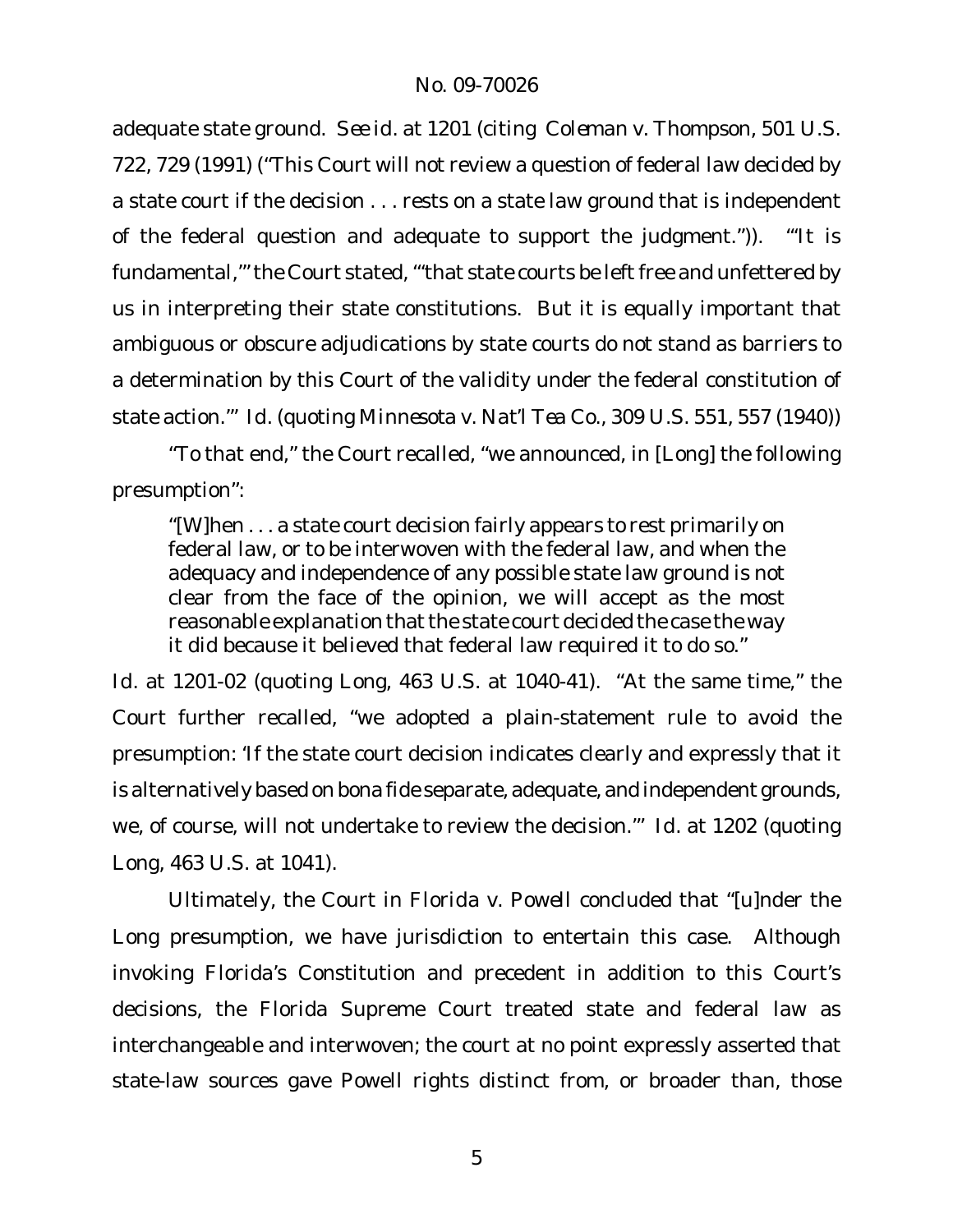delineated in *Miranda*." *Id.* at 1202 (citing *Long*, 463 U.S. at 1044). This decision shows that *Long* is alive and well in the Supreme Court and must be adhered to by this Court of Appeals.

Contrary to the *Balentine* and *Rocha* writers' apparent impressions, the Supreme Court has not changed or weakened the *Long* standard's requirement that when a state court decision fairly appears "to be interwoven with . . . federal law, and when the adequacy and independence of any possible state law ground is not clear from the face of the opinion" we must assume that the state court decided as it did on the belief that federal law required it to do so. The Court's recent decision in *Florida v. Powell* emphasizes and turns on this very same provision. Nor, contrary to the panel authors' inference, has the Court treated its decision in *Coleman v. Thompson*, 501 U.S. 722, 729 (1991), as changing the *Long* standard in any way. This is evidenced by *Florida v. Powell*'s citation of *Coleman* only for the proposition that federal courts will not disturb state court decisions resting on state law grounds independent of federal questions and adequate to support the judgment. *Id.* at 1201.

Also, Chief Justice Rehnquist's opinion for the Court in *Arizona v. Evans*, 514 U.S. 1 (1995), emphatically refused to alter or overrule the *Long* standard, agreeing with Justice Ginsburg that "'[s]ince *Long*, we repeatedly have followed [its] "plain statement" requirement.'" *Id.* at 8 n.2 (quoting *id.* at 33 (Ginsburg, J., dissenting), in turn quoting *Harris v. Reed*, 489 U.S. 255, 261 n.7 (1989) (opinion of Blackmun, J.)) (citing *Illinois v. Rodriguez*, 497 U.S. 177, 182 (1990) (opinion of Scalia, J.); *Pennsylvania v. Muniz*, 496 U.S. 582, 588 n.4 (1990) (opinion of Brennan, J.); *Maryland v. Garrison*, 480 U.S. 79, 83-84 n. 4 (1987) (opinion of Stevens, J.); *Caldwell v. Mississippi*, 472 U.S. 320, 327-28 (1985) (opinion of Marshall, J.); *California v. Carney*, 471 U.S. 386, 389 n.1 (1985) (opinion of Burger, C.J.); *Ohio v. Johnson*, 467 U.S. 493, 497 n.7 (1984) (opinion

6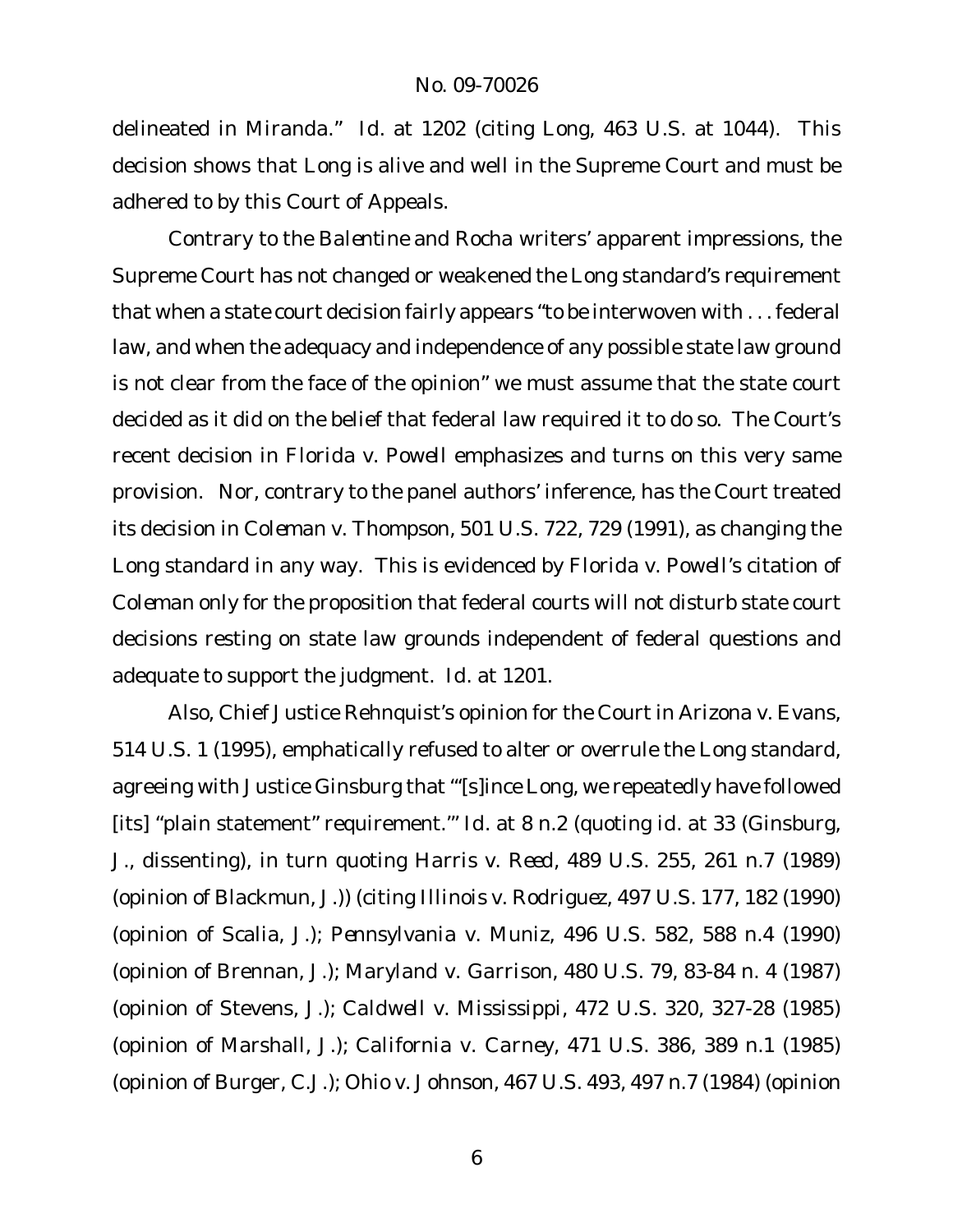of Rehnquist, J.); *Oliver v. United States*, 466 U.S. 170, 175 n.5 (1984) (opinion of Powell, J.)). The Court in *Arizona v. Evans* also cited its decision in *Coleman*, written by Justice O'Connor, not as changing *Long* but merely as "declining to expand the *Long* and *Harris* presumption to instances 'where the relevant state court decision does not fairly appear to rest primarily on federal law or to be interwoven with such law.'" *Id.* (quoting *Coleman*, 501 U.S. at 740).

Thus, the Court has consistently applied the *Long* standard as originally formulated to "obviate in most instances the need to examine state law in order to decide the nature of the state court decision, and . . . at the same time avoid the danger of our rendering advisory opinions." *Long*, 463 U.S. at 1041. And in determining whether a federal court can review a case that is alleged to rest on adequate and independent state grounds, the Court has "assume[d] that there are no such grounds when it is not clear from the opinion itself that the state court relied upon an adequate and independent state ground and when it fairly appears that the state court rested its decision primarily on federal law [or that the decision is interwoven with federal law]." *Id.* at 1042.

The panel opinions in *Balentine* and *Rocha* represent major erroneous departures from the Supreme Court's consistent decisions applying the *Long* standard, and, under the *Long* presumption, have erroneously barred federal court review of petitioners' federal constitutional claims.

In *Balentine*, the CCA acknowledged that Balentine presented two allegations based on federal law: "In the first allegation, applicant asserts that he was deprived of his Sixth Amendment right to effective assistance of trial counsel because counsel failed to adequately investigate, develop, and present mitigation evidence in the punishment phase of the trial. In his second allegation, applicant asserts that the prosecution unconstitutionally exercised peremptory challenges on two venire persons in violation of *Batson v. Kentucky*, 476 U.S. 79 (1986)." *Ex parte Balentine*, Nos. WR-54071-01, WR-54071-02, 2009

7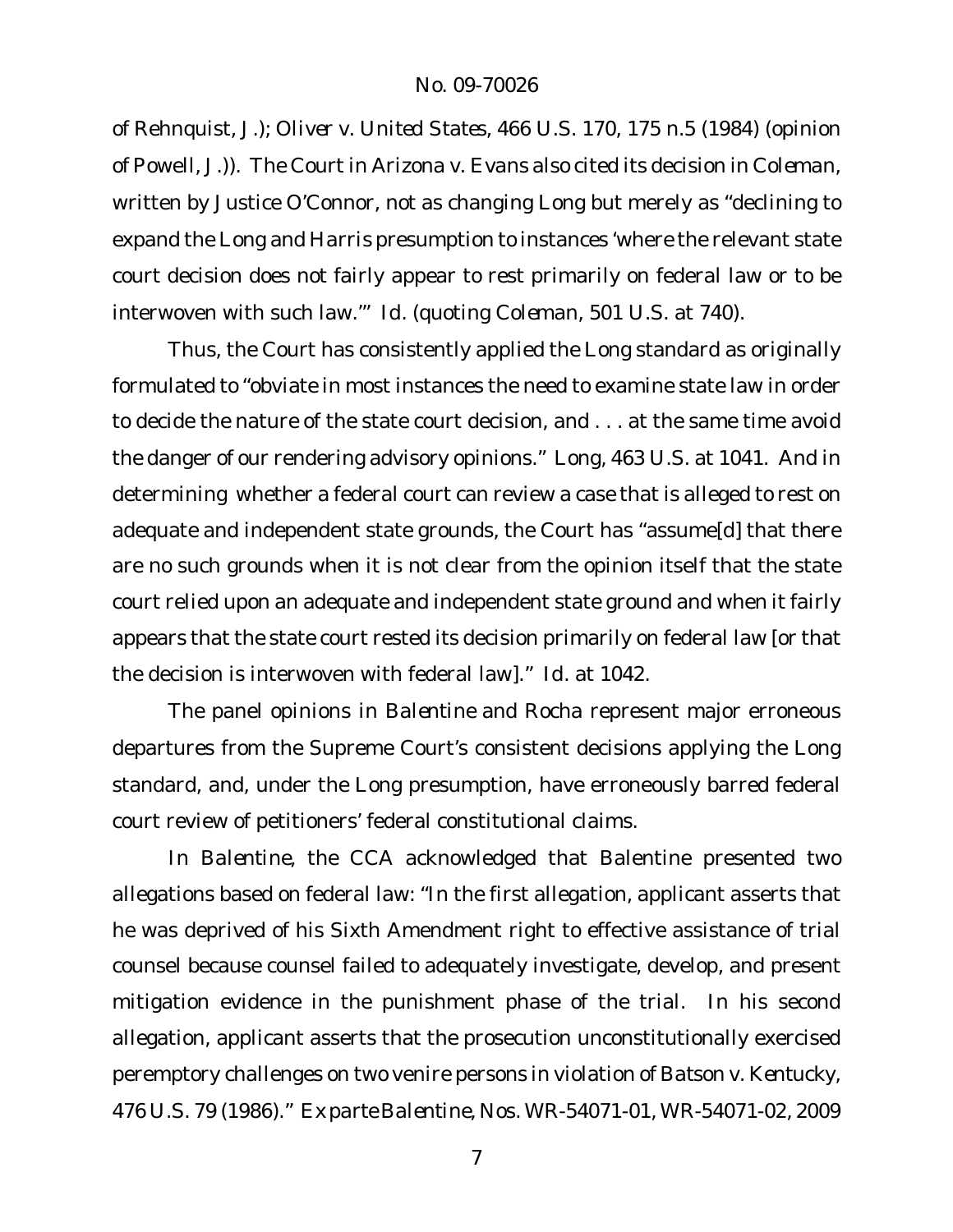WL3042425, at \*1 (Tex. Crim. App. Sept. 22, 2009) (unpublished). However, the CCA failed to make clear what part, if any, federal law played in its disposition of the case. Instead, it created ambiguity by dismissing Balentine's application after stating only that his allegations fail "to satisfy the requirements of [Texas Code of Criminal Procedure] Article 11.071 §  $5.^{n^2}$  Because the CCA has interpreted an operative provision of the pertinent procedural rule, § 5(a)(1) of article 11.071, to include a requirement that an applicant *must allege a prima facie claim based on federal constitutional law*, the CCA's disposition is unclear as to whether it applied state or federal law, or both, in reaching its decision.

Thus the CCA decision in *Balentine* fairly appears to be interwoven with federal law principles and the adequacy and independence of any possible state law ground is not clear from the face of the CCA's decision. Moreover, the CCA's decision does not in any way indicate clearly and expressly that it is alternatively based on bona fide separate, adequate, and independent grounds. Therefore, under the *Long* presumption, the *Balentine* panel's holding that federal habeas review is barred is clearly contrary to that presumption and the Supreme Court's decisions. *See Florida v. Powell*, 130 S. Ct. at 1203 ("We therefore cannot identify, 'from the face of the opinion,' a clear statement that the decision rested on a state ground separate from [the federal law principles

 $2$  The operative part of the CCA order stated:

Applicant presents two allegations in his application. In the first allegation, applicant asserts that he was deprived of his Sixth Amendment right to effective assistance of trial counsel because counsel failed to adequately investigate, develop, and present mitigation evidence in the punishment phase of the trial. In his second allegation, applicant asserts that the prosecution unconstitutionally exercised peremptory challenges on two venire persons in violation of *Batson v. Kentucky*, 476 U.S. 79 (1986). We have reviewed the application and find that his allegations fail to satisfy the requirements of Article 11.071 § 5. Accordingly, applicant's application is dismissed, and his motion to stay his execution is denied. Likewise, applicant's motion to vacate the judgment rendered in his initial state writ application is denied, and the Court otherwise declines to reconsider that case.

*Ex parte Balentine*, 2009 WL 3042425, at \*1.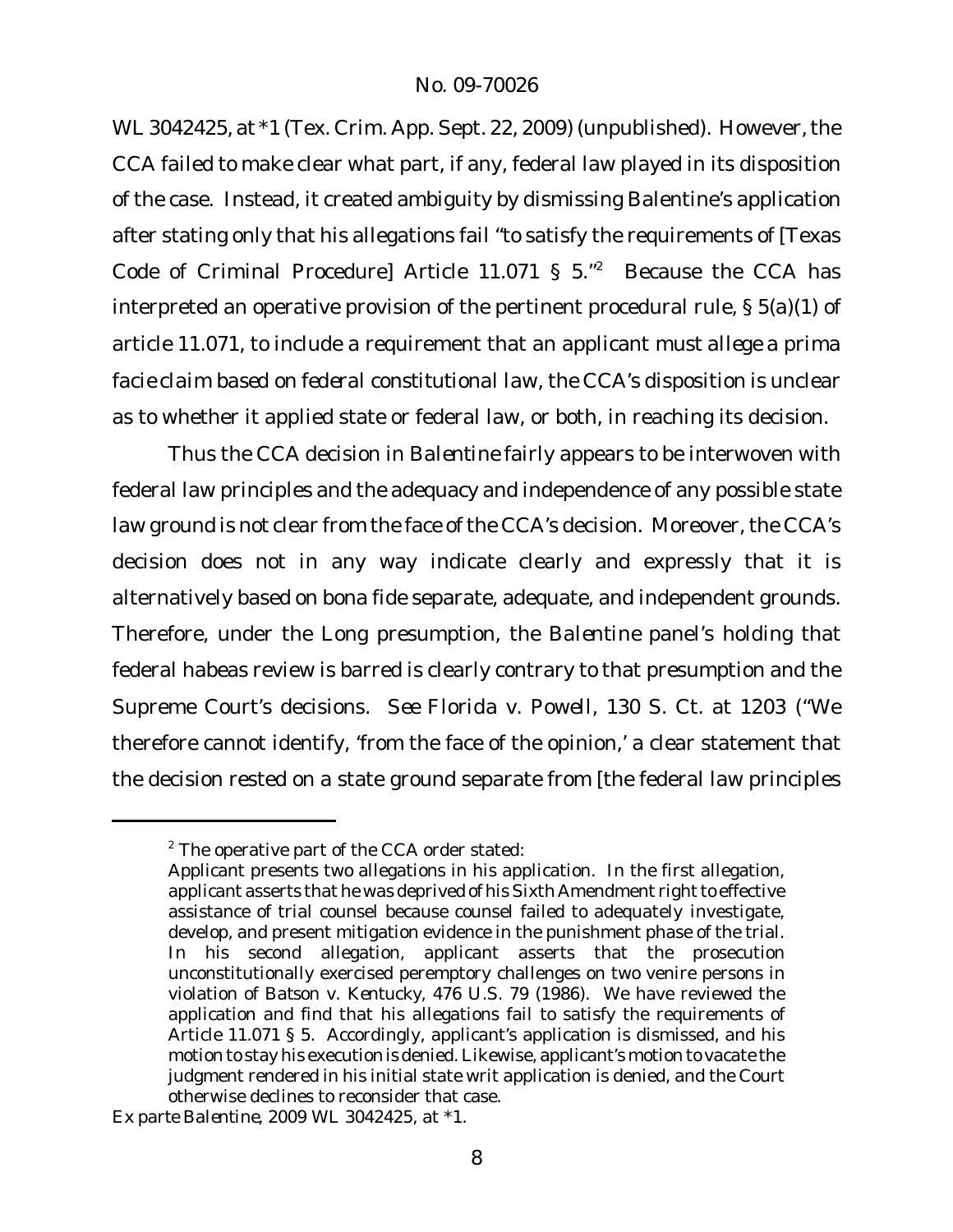of] *Miranda*." (citing *Long*, 463 U.S. at 1041 (the state court "need only make clear by a plain statement in its judgment or opinion that the federal cases are being used only for the purpose of guidance, and do not themselves compel the result that the court has reached")). "[B]ecause the [CCA]'s decision does not 'indicate clearly and expressly that it is alternatively based on bona fide separate, adequate, and independent state grounds,'" federal habeas review is not barred. *Id.* at 1203 (quoting *Long*, 463 U.S. at 1041) (brackets omitted). Accordingly, the *Balentine* decision should have been reconsidered en banc because it is based on a significant error of law affecting our habeas review of this and other Texas capital punishment cases.

The *Rocha* panel decision also should have been reconsidered en banc because it similarly fails to correctly apply the *Long* standard. Another operative provision of Texas Code of CriminalProcedure article 11.071, § 5(a)(3), on its face incorporates federal constitutional standards, and the CCA's judicial gloss on §5(a)(3) that left open the possibility that § 5(a)(3) encompasses federal claims based on ineffective assistance of counsel during the sentencing phase of death penalty trials, which Rocha raised. In *Rocha* itself, however, the CCA did not make clear whether its decision was based on state procedural default or on the merits of the petitioner's underlying claim based on federal law, or both. The operative part of the CCA's order provided only: "We have reviewed the application and find that the allegations do not satisfy the requirements of Article 11.071, Section 5(a)(3). Therefore, we dismiss this application as an abuse of the writ." *Ex parte Rocha*, No. WR-52515-04, 2008 WL 5245553, at \*1 (Tex. Crim. App. Dec. 17, 2008) (unpublished). Thus, for reasons similar to those in *Balentine*, because § 5(a)(3) incorporates federal-law standards and the CCA's previous interpretation is ambiguous about whether § 5(a)(3) encompasses Rocha's federal-law claim, the CCA's *Rocha* decision fairly appears to be interwoven with federal law; the adequacy and independence of any possible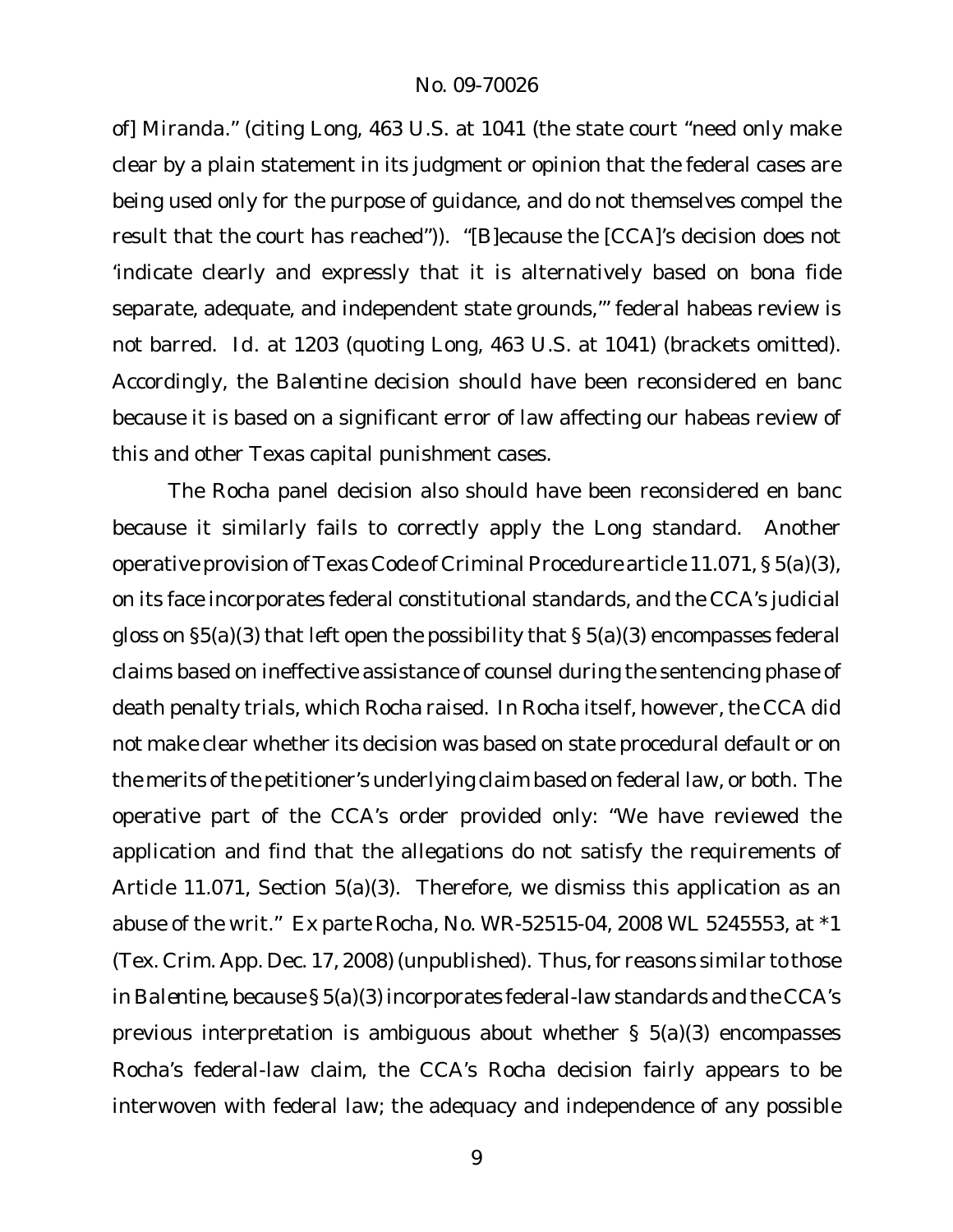state law ground is not clear from the face of the CCA's decision; and the CCA's decision does not in any way indicate clearly and expressly that it is alternatively based on bona fide separate, adequate, and independent state grounds.

# **FURTHER DISCUSSION**

**I. Background**

. . . .

**A. Texas' subsequent habeas statute**<sup>3</sup>

These cases involve decisions by the CCA applying § 5 of article 11.071 of the Texas Code of Criminal Procedure,<sup>4</sup> which governs subsequent state habeas

- (1) the current claims and issues have not been and could not have been presented previously in a timely initial application or in a previously consideredapplication filed under this article or Article 11.07 because the factual or legal basis for the claim was unavailable on the date the applicant filed the previous application;
- (2) by a preponderance of the evidence, but for a violation of the United States Constitution no rational juror could have found the applicant guilty beyond a reasonable doubt; or
- (3) by clear and convincing evidence, but for a violation of the United States Constitution no rational juror would have answered in the state's favor one or more of the special issues that were submitted to the jury in the applicant's trial under Article 37.071, 37.0711, or 37.072.
- (c) On receipt of the copies of the documents from the clerk, the court of criminal appeals shall determine whether the requirements of Subsection (a) have been satisfied. The convicting court may not take further action on the application before the court of criminal appeals issues an order finding that the requirements have been satisfied. If the

<sup>&</sup>lt;sup>3</sup> Texas calls its successive state habeas petitions "subsequent application[s] for a writ of habeas corpus." *See* Tex. Code Crim. Proc. art. 11.071 § 5.

<sup>&</sup>lt;sup>4</sup> That statute provides, in relevant part:

<sup>(</sup>a) If a subsequent application for a writ of habeas corpus is filed after filing an initial application, a court may not consider the merits of or grant relief based on the subsequent application unless the application contains sufficient specific facts establishing that: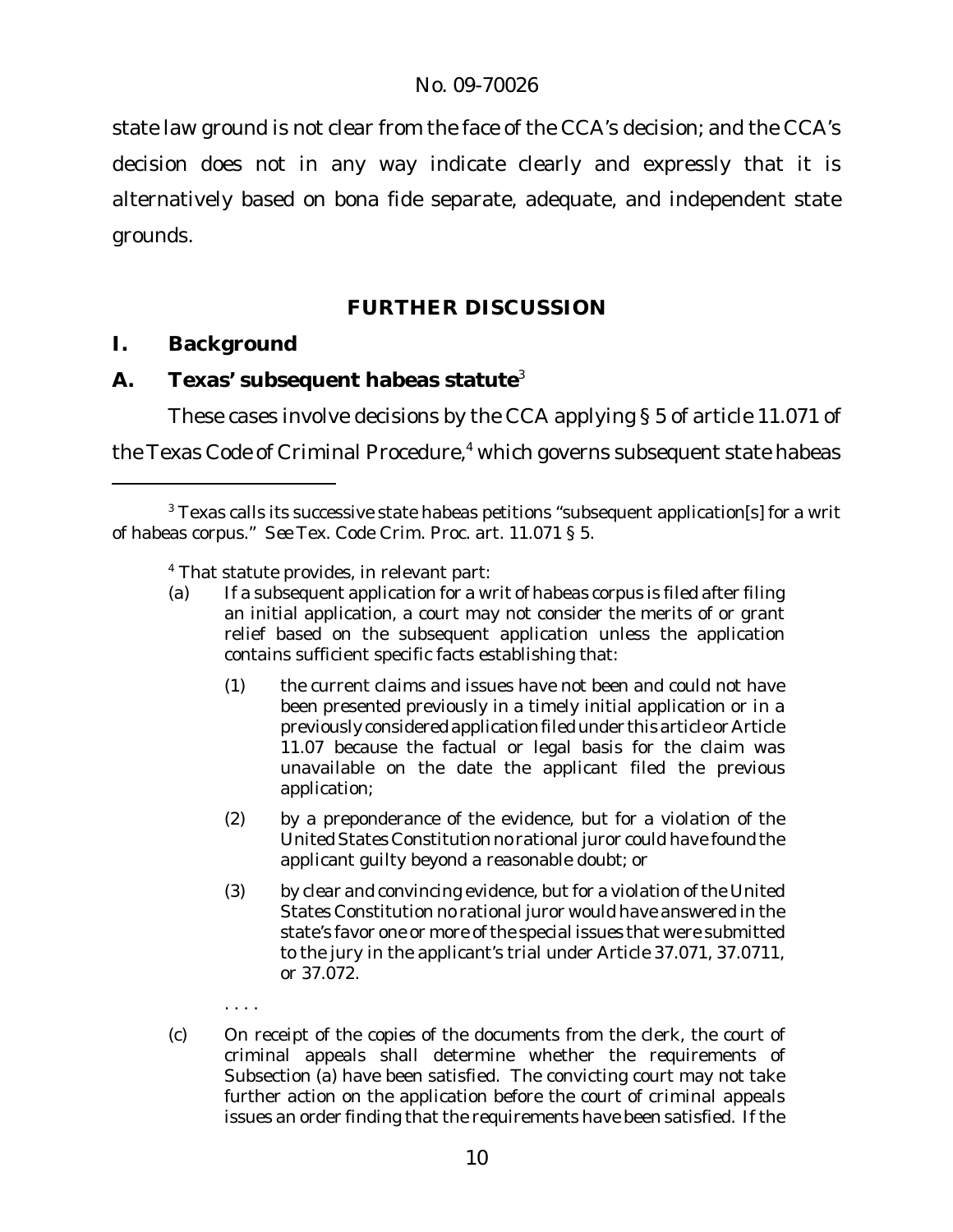applications. Section 5 allows a subsequent habeas application that satisfies any one of the three requirements of § 5(a) by presenting a claim based on: (1) a previously unavailable factual or legal basis (the "unavailability requirement"); (2) a constitutional error that affected the guilt/innocence phase of the trial; or (3) a constitutional error that affected the sentencing phase of the trial. Tex. Code Crim. Proc. art. 11.071 § 5(c). In order to dismiss such an application, § 5 requires the CCA to determine that the application has failed to satisfy *all* ofthe requirements of § 5(a), including § 5(a)(1). *Id.*

In 2005, the CCA added a judicial gloss, holding that to satisfy the requirements of § 5(a)(1), an applicant must also make a prima facie showing of a federal constitutional claim that requires relief from the conviction or sentence (the "prima facie showing requirement"). *See Ex Parte Campbell*, 226 S.W.3d 418, 421 (Tex. Crim. App. 2007); *Ex parte Staley*, 160 S.W.3d 56, 66 (Tex. Crim. App. 2005) (per curiam).<sup>5</sup> There is no dispute that the prima facie showing

court of criminal appeals determines that the requirements have not been satisfied, the court shall issue an order dismissing the application as an abuse of the writ under this section.

 $5$  The CCA did not always read § 5(a)(1) to include the prima facie showing requirement. That court adopted the requirement following the Supreme Court's decision in *Atkins v. Virginia*, 536 U.S. 304 (2002), in order to prevent a flood of potentially meritless *Atkins* claims raised in subsequent habeas applications brought pursuant to § 5(a)(1) from inundating Texas courts. *See Ex parte Williams*, No. 43,907-02, 2003 WL 1787634, at \*1 (Tex. Crim. App. Feb. 26, 2003) (Cochran, J., concurring). Judge Higginbotham first noted that the prima facie showing requirement "render[ed] dismissal of [*Atkins*] claims under article 11.071 [§] (5)(a) a decision on the merits." *Morris v. Dretke*, 413 F.3d 484, 500 n.4 (5th Cir. 2005) (Higginbotham, J., concurring). Later, in *Rivera v. Quarterman*, this court held that "a decision that an *Atkins* petition does not make a prima facie showing—and is, therefore, an abuse of the writ—is not an independent state law ground." 505 F.3d 349, 359 (5th Cir. 2007). The CCA later imported the prima facie showing requirement to all other types of claims brought under § 5(a)(1). *See Ex parte Staley*, 160 S.W.3d at 63, 66 ("We need not . . . decide whether applicant's claim was legally available at the time he filed his original writ because we conclude that his application does not 'contain sufficient specific facts establishing that' his claim is cognizable even if *Penry II*, *Tennard*, and *Smith* created a new and previously unavailable legal claim."); *see also Ex parte Campbell*, 226 S.W.3d at 421 (citing *Ex parte Staley*, 160 S.W.3d at 64) (applying the prima facie requirement for § 5(a)(1) for claims under *Brady v. Maryland*, 373 U.S. 83 (1963), and *Barefoot v. Estelle*, 463 U.S. 880 (1983)).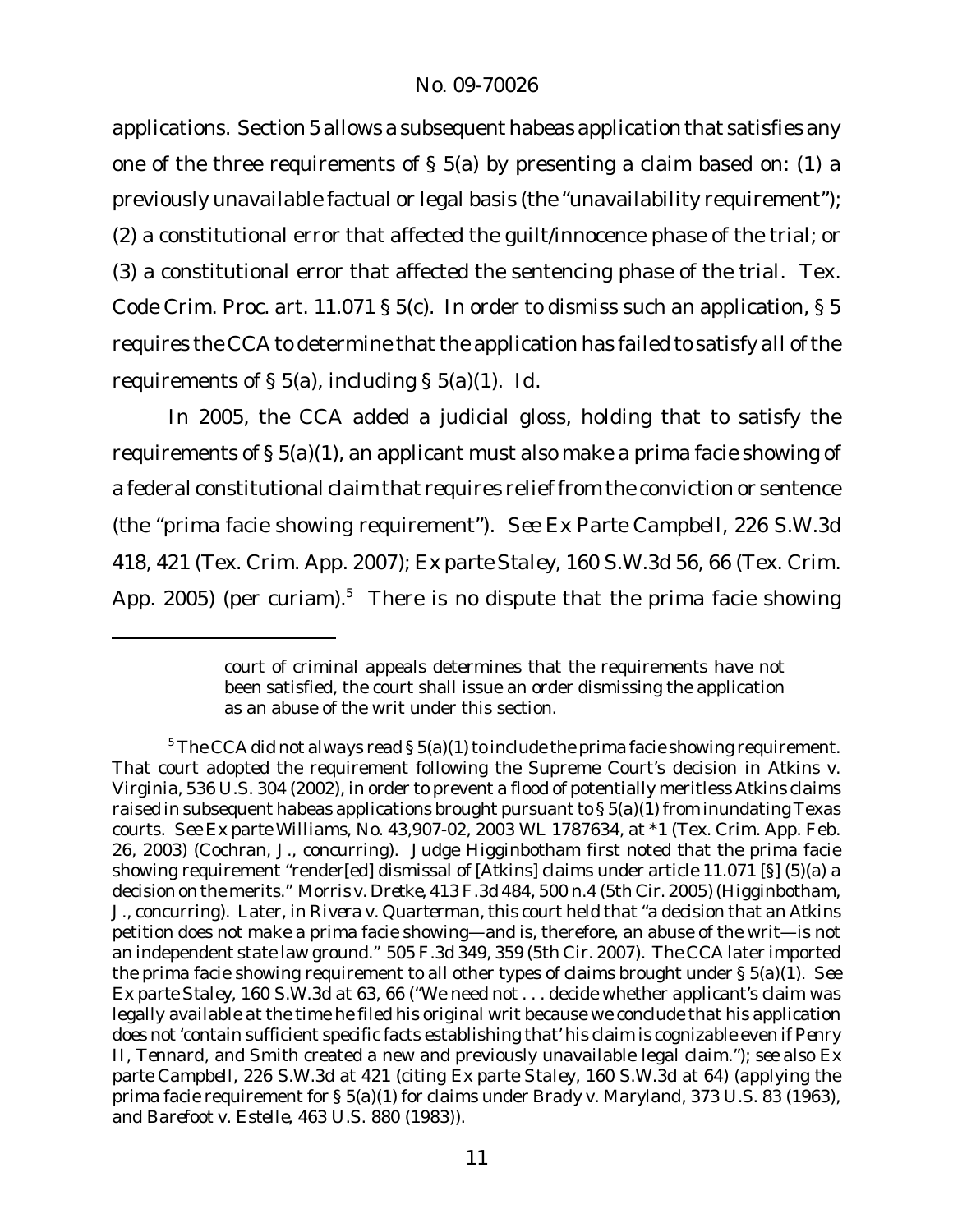requirement is not independent of federal law. *See, e.g.*, *Rivera v. Quarterman*, 505 F.3d 349, 359 (5th Cir. 2007).

# **B. The state court proceedings in** *Balentine* **and** *Rocha*

Balentine presented two claims in his subsequent habeas application: He claimed that "he was deprived of his Sixth Amendment right to effective assistance of trial counsel because counsel failed to adequately investigate, develop, and present mitigation evidence in the punishment phase of the trial," a claim under *Wiggins v. Smith*, 539 U.S. 510 (2003); and he presented a claim under *Batson v. Kentucky*, 476 U.S. 79 (1986). *See Ex parte Balentine*, Nos. WR-54071-01, -02, 2009 WL 3042425, at \*1 (Tex. Crim. App. Sept. 22, 2009) (unpublished). The CCA dismissed Balentine's subsequent habeas application because it found that "his allegations fail to satisfy the requirements of Article 11.071 § 5," without specifying a particular part of § 5(a). (I refer to CCA dismissals of this sort as "unexplained CCA dismissals.")

In *Rocha*, the petitioner "present[ed] a claim of ineffective assistance of counsel for failing to investigate, discover, and present significant mitigation evidence at his trial[] . . . [and] assert[ed] that the application meets the requirements of Article 11.071, Section 5(a)(3)." *Ex parte Rocha*, No. WR-52515-04, 2008 WL 5245553 (Tex. Crim. App. Dec. 17, 2008) (unpublished). The CCA dismissed the petitioner's subsequent state habeas application because it found "that the allegations do not satisfy the requirements of Article 11.071, Section 5(a)(3)." *Id.* at \*1. Therefore, the question we must answer is whether the unexplained CCA dismissal in *Balentine*, which necessarily includes a determination that the § 5(a)(1) requirements were not met, and the CCA dismissal in *Rocha*, based on a determination that the requirements of § 5(a)(3) were not satisfied, rest on independent and adequate state grounds.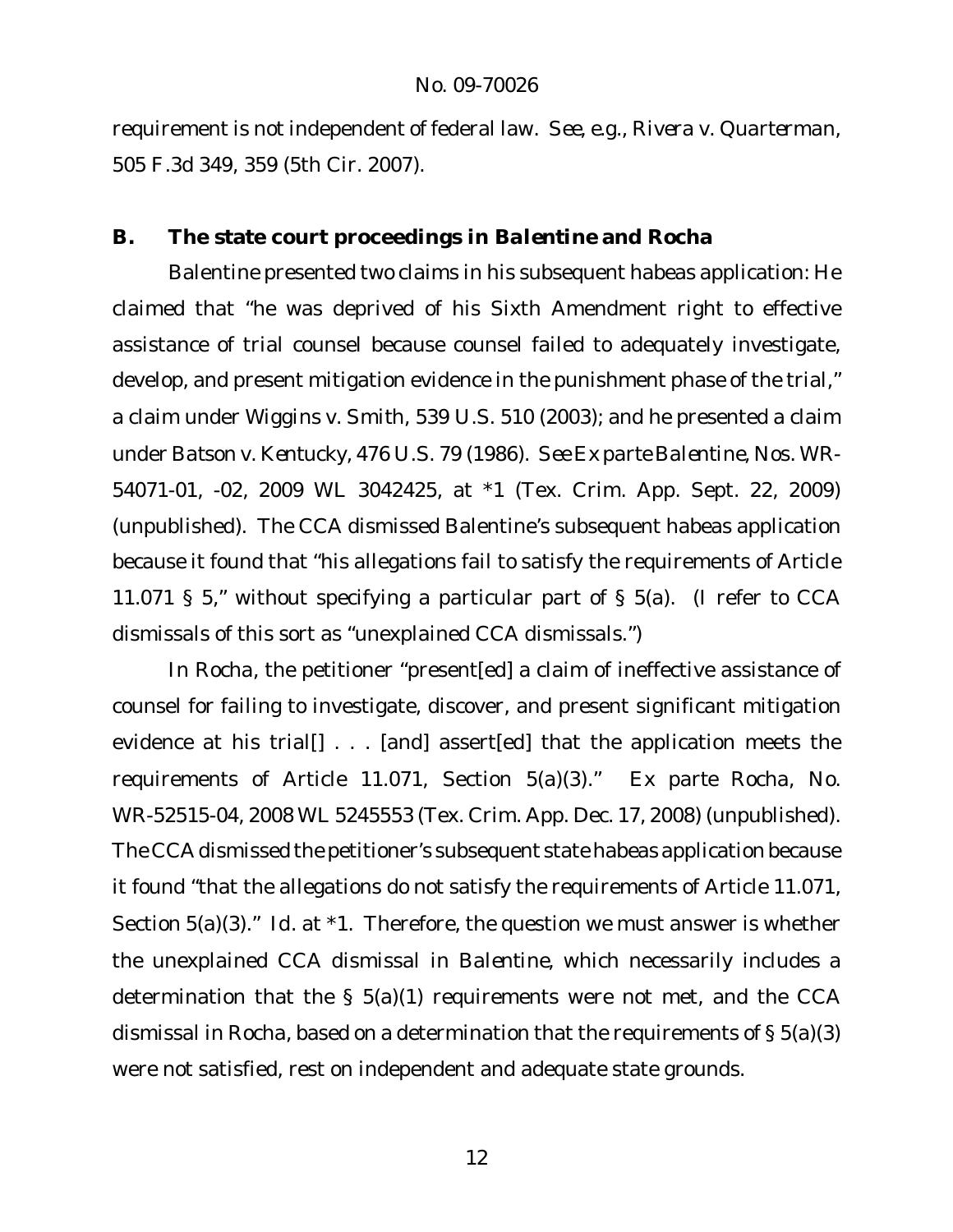**II. Independent and adequate state grounds**

Federal courts "will not review a question of federal law decided by a state court if the decision of that court rests on a state law ground that is independent of the federal question and adequate to support the judgment." *Coleman v. Thompson*, 501 U.S. 722, 729 (1991). Before its decision in *Michigan v. Long*, 463 U.S. 1032 (1983), the Supreme Court had struggled to adopt a consistent and workable standard for determining whether a state court decision rests on independent and adequate state grounds. *See Coleman*, 501 U.S. at 732-33. Among the Court's prior methods of analysis that it found "unsatisfactory" in *Long* was "[t]he process of examining state law . . . because it requires us to interpret state laws with which we are generally unfamiliar." 463 U.S. at 1039.

In Long, the Court resolved to provide a solution that would "minimize the costs associated with resolving ambiguities in state court decisions while still fulfilling [the] obligation to determine if there was an independent and adequate state ground for the decision." *Coleman*, 501 U.S. at 733.

[In *Long*, the Supreme Court] established a conclusive presumption[:] . . . "[W]hen . . . a state court decision fairly appears to rest primarily on federal law, or to be interwoven with the federal law, and when the adequacy and independence of any possible state law ground is not clear from the face of the opinion, we will accept as the most reasonable explanation that the state court decided the case the way it did because it believed that federal law required it to do so."

*Id.* at 733 (quoting *Long*, 436 U.S. at 1040-41)). "After *Long*, a state court that wishes to look to federal law for guidance or as an alternative holding while still relying on an independent and adequate state ground can avoid the presumption by stating 'clearly and expressly that its decision is based on bona fide separate, adequate, and independent grounds.'" *Id.* (quoting *Long*, 436 U.S. at 1041) (brackets and ellipsis omitted).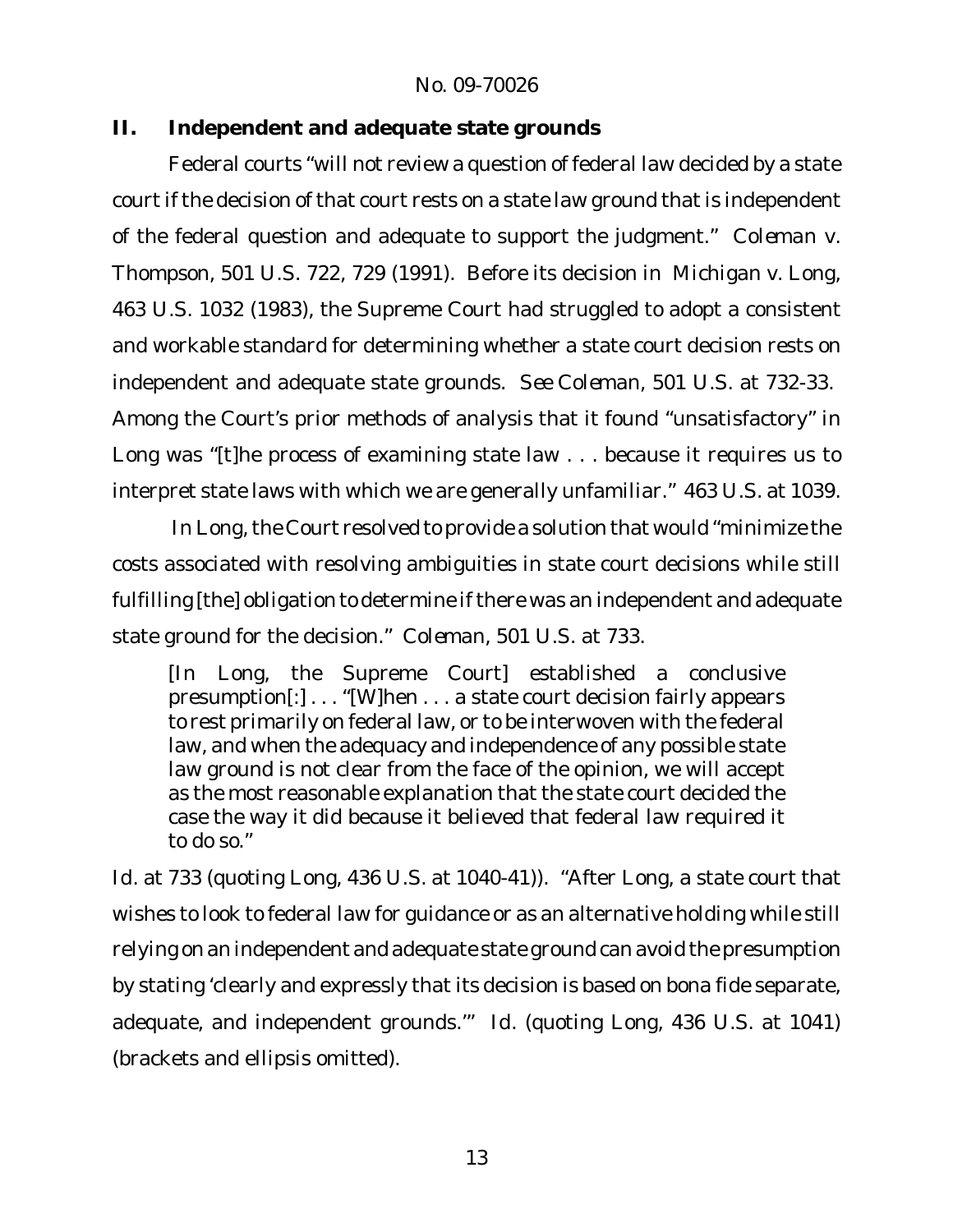The Court later applied the *Long* presumption to habeas review cases in *Harris v. Reed*, 489 U.S. 255 (1989). In *Harris*, the state court had said that the petitioner's ineffective-assistance-of-counsel claim "could have been raised on direct appeal," which, under state law, would mean the claim was waived, but nonetheless, the state court considered and rejected the merits of the claim. 489 U.S. at 258, 266 (internal quotation marks and brackets omitted). The Seventh Circuit Court of Appeals had found that the state court decision was "ambiguous" about whether it rested on procedural default under state law or on the merits of the petitioner's federal constitutional claims. *Id.* "[N]onetheless[,] [the Seventh Circuit] asserted that a reviewing court should try to assess the state court's intention to the extent that this is possible." *Id.* (citations and internal quotation marks omitted). The Supreme Court reversed, holding that "[t]he adequate and independent state ground doctrine, and the problem of ambiguity resolved by *Long*, is of concern not only in cases on direct review . . . , but also in federal habeas corpus." *Id.* at 262.

In reaching this conclusion, the Court explained that "the mere fact that a federal claimant failed to abide by a state procedural rule does not, in and of itself, prevent [federal courts] from reaching the federal claim: The state court must actually have relied on the procedural bar as an independent basis for its disposition of the case. Furthermore, ambiguities in that regard must be resolved by application of the Long standard." Id. (internal quotation marks and brackets omitted). The Court explained that the contrary presumption—that "if a state-court decision is ambiguous as to whether the judgment rests on a procedural bar, the federal court should presume that it does," *id.* at 263- 64—"would impose substantial burdens on the federal courts. . . . [T]he federal habeas court would be forced to examine the state-court record to determine whether procedural default was argued to the state court, or would be required to undertake an extensive analysis of state law to determine whether a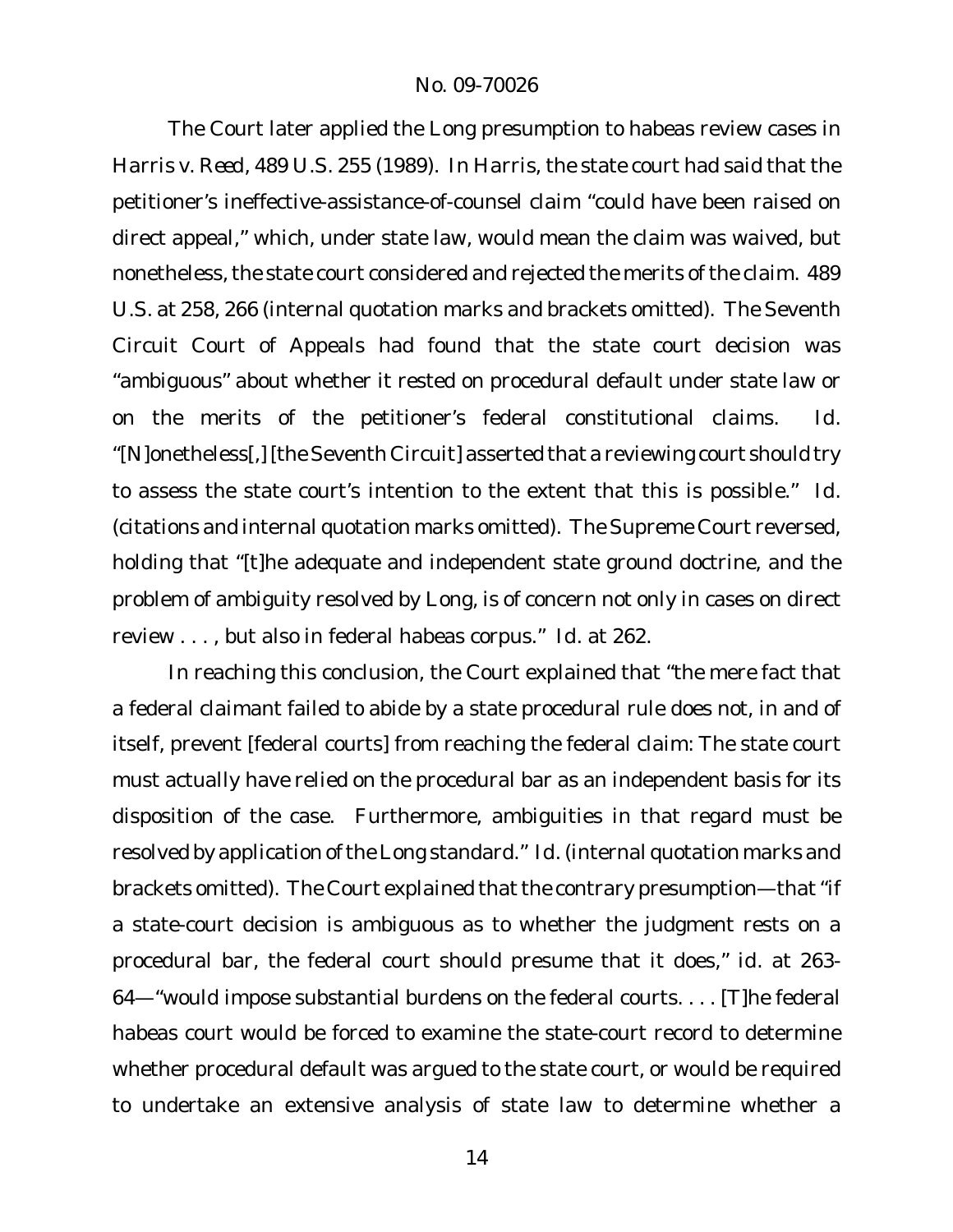procedural bar was potentially applicable to the particular case. Much time would be lost in reviewing legal and factual issues that the state court, familiar with state law and the record before it, is better suited to address expeditiously. The 'plain statement' requirement achieves the important objective of permitting the federal court rapidly to identify whether federal issues are properly presented before it." *Id.* at 264-65.

*Coleman v. Thompson*, 501 U.S. 722 (1991), similarly affirmed the *Long* standard. The case involved a summary order of the Virginia Supreme Court, which, the United States Supreme Court noted, "stated plainly that it was granting the Commonwealth's motion to dismiss the petition for appeal. That motion was based solely on Coleman's failure to meet the [Virginia] Supreme Court's time requirements. There is no mention of federal law in the Virginia Supreme Court's three-sentence dismissal order. It 'fairly appears' to rest primarily on state law." *Id.* at 740. Therefore, the Court held that the *Long* presumption did not apply because the state court decision was unequivocally based only on state law.<sup>6</sup> The *Coleman* Court was clear that it was faithfully applying the *Long* presumption, not modifying it, *id.* at 733, and nothing in the *Coleman* decision suggests that it meant to alter or abrogate the *Long*

<sup>&</sup>lt;sup>6</sup> In reaching this conclusion, the Court rejected Coleman's argument that in order to dismiss his petition for appeal as untimely, the state court necessarily had to decide that he was not entitled to an extension, which involved an antecedent decision about federal law. 501 U.S. at 742. The Court found that the Virginia Supreme Court's extension rule did not apply to Coleman's case because (1) the exception was applied only where *the denial of the extension itself* would cause the abridgment of a constitutional right (such as the right to counsel on appeal), which was not Coleman's claim; and (2) the rule was limited only to extensions of time for "filing a petition" and it was Coleman's notice of appeal that was filed late, not his petition. *Id.* at 741. The Court did not undertake an extrapolation of state law to decide whether the Virginia Supreme Court's perfunctory decision rested on either a federal-law or state-law ground. Instead, the Court simply determined that in Coleman's case there was clearly no federal-law issue interwoven with the state's procedural default rule; the state court had only dismissed Coleman's petition for appeal because his notice of appeal was filed late and therefore procedurally defaulted. Thus, the Court held that the state court decisions "'fairly appear[ed]' to rest primarily on state law." *Id.* at 740.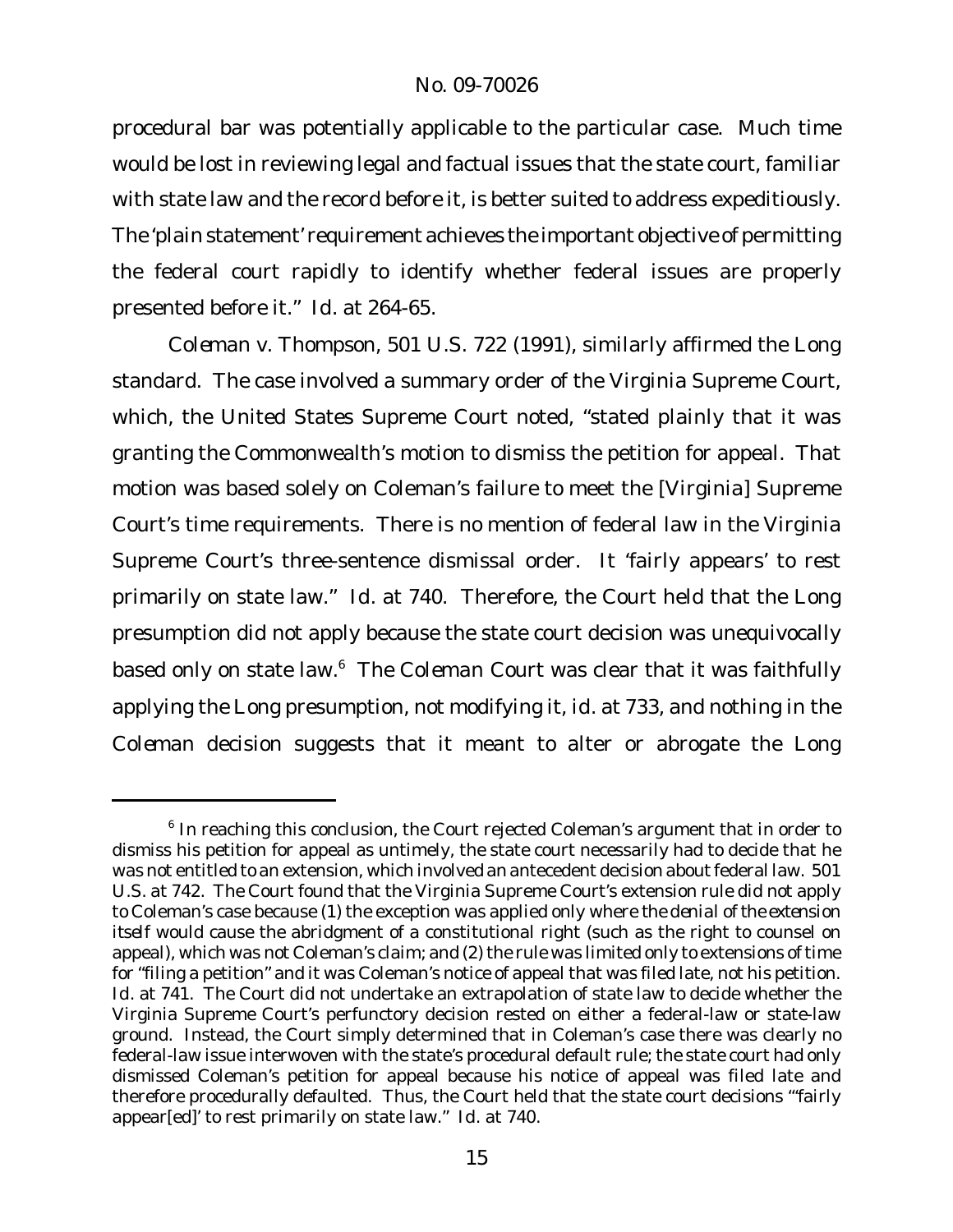presumption by requiring federal courts to attempt to discern the possible decisional basis of an ambiguous state court decision.

In fact, since *Long* and *Harris*, the Supreme Court has "repeatedly followed its 'plain statement' requirement." *Arizona v. Evans*, 514 U.S. 1, 8 n.2 (1995) (brackets and internal quotation marks omitted) (citing *Harris v. Reed*, 489 U.S. 255, 261 n.7 (1989) (opinion of Blackmun, J.)).<sup>7</sup> And the Court on several occasions has expressly refused to reconsider or overrule the *Long* presumption and plain statement requirement. For example, Chief Justice Rehnquist, in *Arizona v. Evans*, explained the Court's reasons for adhering to the *Long* standard as follows:

"[A]mbiguous or obscure adjudications by state courts [should] not stand as barriers to a determination by this Court of the validity under the federal constitution of state action. Intelligent exercise of our appellate powers [and habeas review by the federal courts] compels us to ask for the elimination of the obscurities and ambiguities from the opinions in such cases. . . . For no other course assures that important federal issues, such as have been argued here, will reach this Court for adjudication; that state courts will not be the final arbiters of important issues under the federal constitution; and that we will not encroach on the constitutional jurisdiction of the states." [] We therefore adhere to the standard adopted in *Michigan v. Long* . . . .

514 U.S. at 8-9 (footnote and citations omitted) (quoting *Nat'l Tea Co.*, 309 U.S. at 557). Therefore, the Supreme Court has clearly and continuously reaffirmed the *Long* presumption, and instructed the federal courts to follow its mandate.

<sup>7</sup> *See also Florida v. Powell*, 130 S. Ct. 1195 (2010) (opinion of Ginsburg, J.)*; Ylst v. Nunnemaker*, 501 U.S. 797 (1991) (opinion of Scalia, J.); *Coleman v. Thompson*, 501 U.S. 722, 740 (1991) (opinion of O'Connor, J.)); *Illinois v. Rodriguez*, 497 U.S. 177, 182 (1990) (opinion of Scalia, J.); *Pennsylvania v. Muniz*, 496 U.S. 582, 588 n.4 (1990) (opinion of Brennan, J.); *Maryland v. Garrison*, 480 U.S. 79, 83-84 n.4 (1987) (opinion of Stevens, J.); *Caldwell v. Mississippi*, 472 U.S. 320, 327-28 (1985) (opinion of Marshall, J.); *California v. Carney*, 471 U.S. 386, 389 n.1 (1985) (opinion of Burger, C.J.); *Ohio v. Johnson*, 467 U.S. 493, 497 n.7 (1984) (opinion of Rehnquist, J.); *Oliver v. United States*, 466 U.S. 170, 175 n.5 (1984) (opinion of Powell, J.).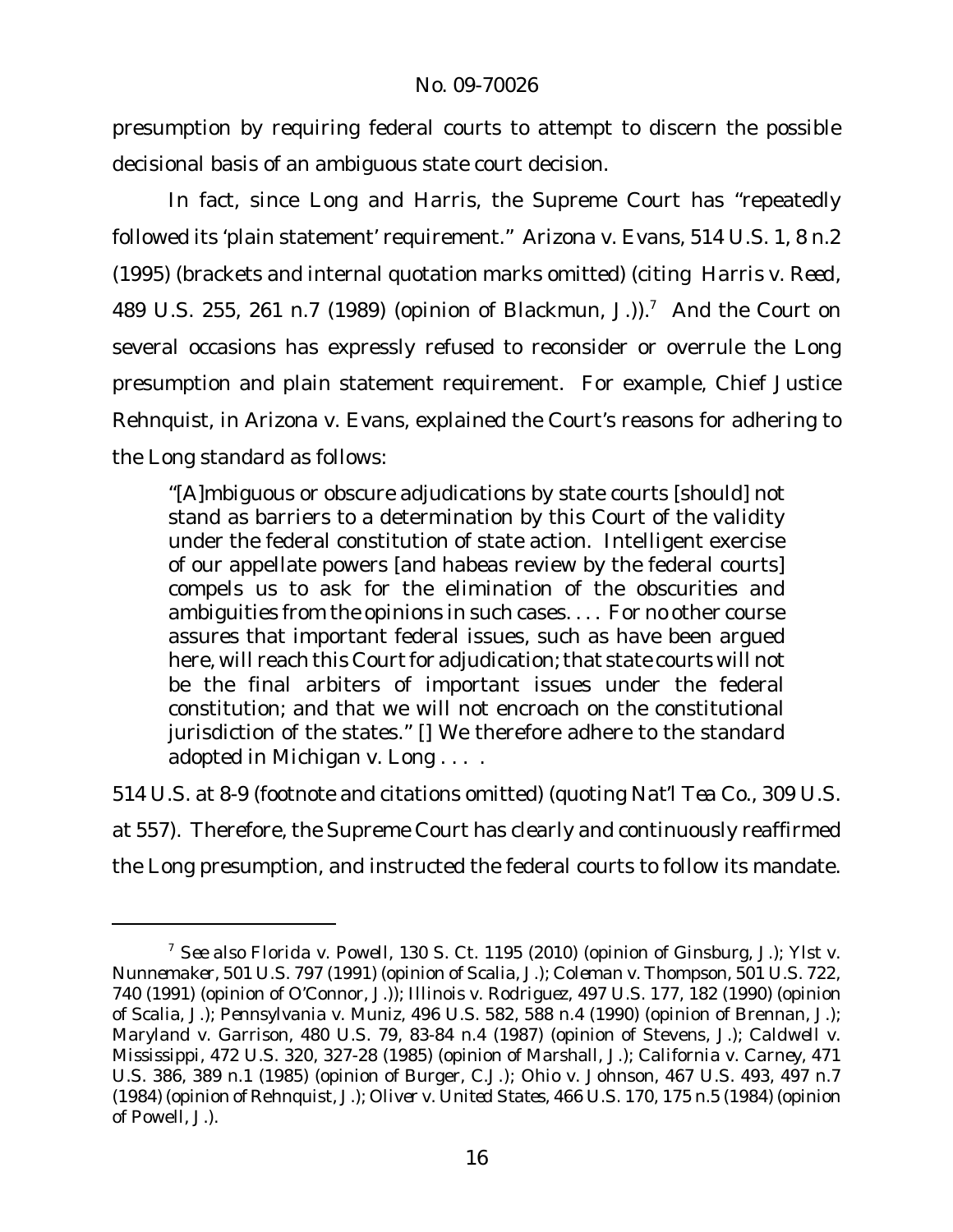**III. The Supreme Court's precedents dictate that the unexplained CCA dismissal in** *Balentine* **and the CCA dismissal citing § 5(a)(3) in** *Rocha* **do not rest on independent and adequate state grounds**

The foregoing established principles make clear that the CCA's unexplained dismissal in *Balentine* and the CCA's dismissal in *Rocha* must be presumed to not rest on independent and adequate state grounds. In *Balentine*, the CCA's unexplained dismissal is ambiguous as to whether it was based on a determination that Balentine's application did not satisfy the unavailability prong or the prima facie showing requirement of § 5(a)(1), or both. Because the prima facie showing requirement of § 5(a)(1) is a determination based on federal law, the CCA's unexplained determination that Balentine's application did not satisfy § 5, and therefore did not satisfy the requirements of §  $5(a)(1)$ , is a decision interwoven with federal law. It does not clearly and explicitly state that the CCA only decided that Balentine's application did not satisfy the state-law unavailability prong of  $\S$  5(a)(1).

Likewise, Rocha's claims were brought in a subsequent application pursuant to § 5(a)(3), which, on its face, allows claims that show a federal constitutional error. The CCA's perfunctory dismissal of Rocha's application is interwoven with federal law because it decided that his claims did not meet the requirements of § 5(a)(3), which are based on federal constitutional standards, and it did not clearly base its dismissal on a purely state-law procedural default rule. Therefore, under the Long standard, the CCA's decisions are presumed not to rest on independent and adequate state grounds and a federal court can review the merits of Balentine's and Rocha's constitutional claims on a habeas petition.

Contrary to what the panel opinions in *Balentine* and *Rocha* contend, *Coleman* dictates the same result. There, the state court merely granted the state's motion to dismiss Coleman's petition for appeal based on the state's procedural bar, which did not involve a federal-law issue; nor was there any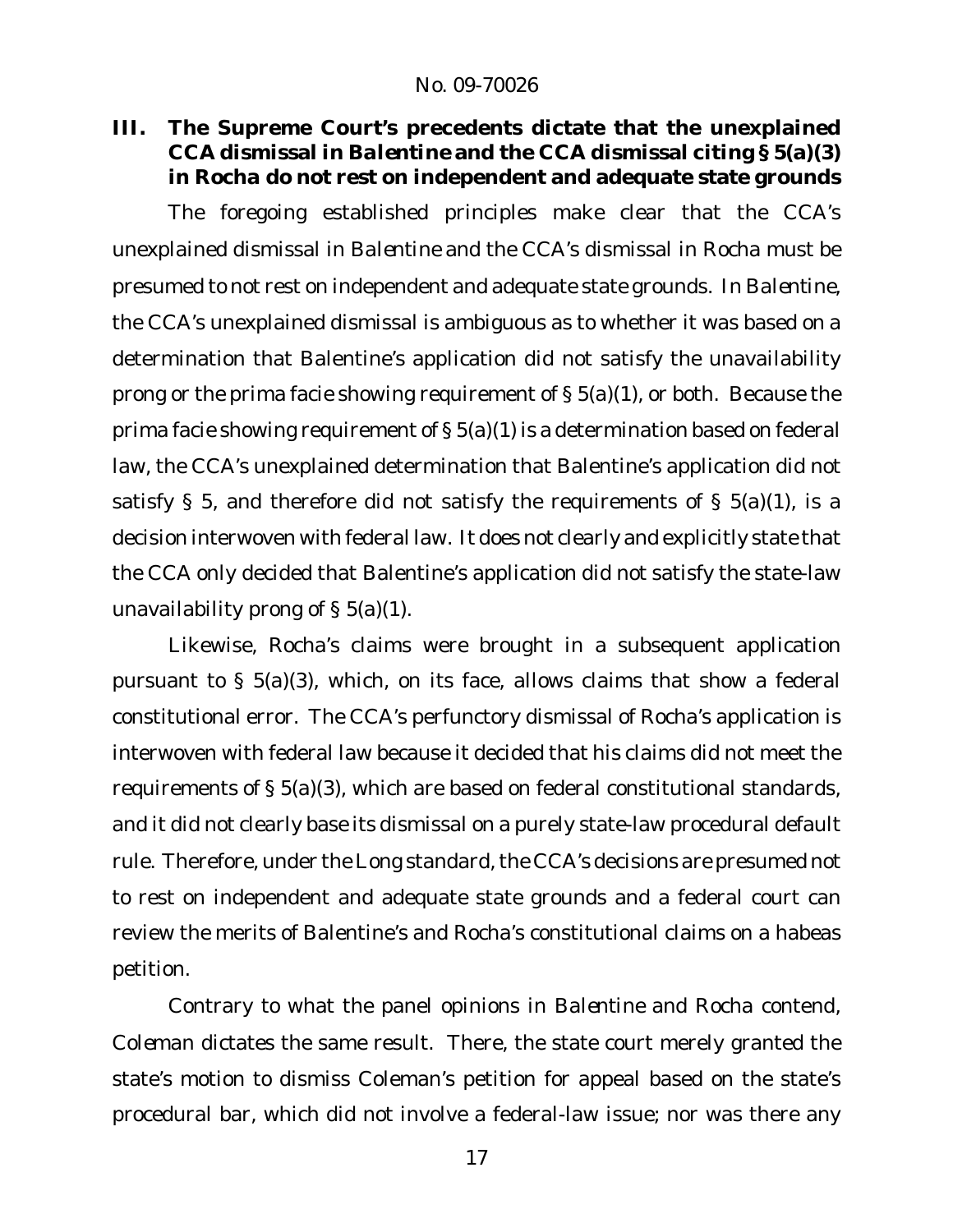relevant exception to the state procedural bar that could have involved a federal law determination. Therefore, the *Coleman* Court concluded thatthe state court decision fairly appeared to rest primarily on state law where there was no possible federal-law issue interwoven in the state's procedural rule, nor in the state court's application of that rule. 501 U.S. at 739. By contrast, the CCA's unexplained dismissal in *Balentine* necessitated a decision regarding the state's procedural bar, which is interwoven with federal law. And the CCA's dismissal in *Rocha* involved a state procedural rule that on its face depends on federal constitutional standards. Thus, there is "good reason to question whether" the CCA's dismissals in *Balentine* and *Rocha* rested primarily on independent state grounds, and therefore, *Coleman* dictates that the *Long* presumption applies to these state court decisions. *See id.*

- **IV. The panel decisions in** *Balentine* **and** *Rocha*
- **A.** *Balentine* **and** *Rocha* **misapply the** *Long* **presumption**

*Balentine* and *Rocha* conclude that, although "an unexplained denial of a subsequent application *may* have been based on a federal merits ground," that is not enough to trigger the *Long* presumption. *Balentine*, 2010 WL 4630829, at \*11-12; *Rocha*, 2010 WL 4630794, at \*12.<sup>8</sup> According to those opinions, "[t]here must be more than silence. In some form, the state court has to make a fair indication that the merits of the claims were reached." *Balentine*, 2010 WL 4630829, at \*12; *see Rocha*, 2010 WL 4630794, at \*12. They conclude that "[w]hen the CCA dismisses a successive habeas application on the ground that it does not satisfy § 5(a)(1)," *Coleman*, requires the court to "read [the CCA's] order of dismissal to determine which of the two elements of § 5(a)(1) was the

<sup>8</sup> Although the CCA's dismissal in *Rocha* referred specifically to § 5(a)(3), the *Rocha* panel examines unexplained CCA dismissals like that in *Balentine* and reaches the same conclusions as the *Balentine* panel. Therefore, I will discuss the opinions together.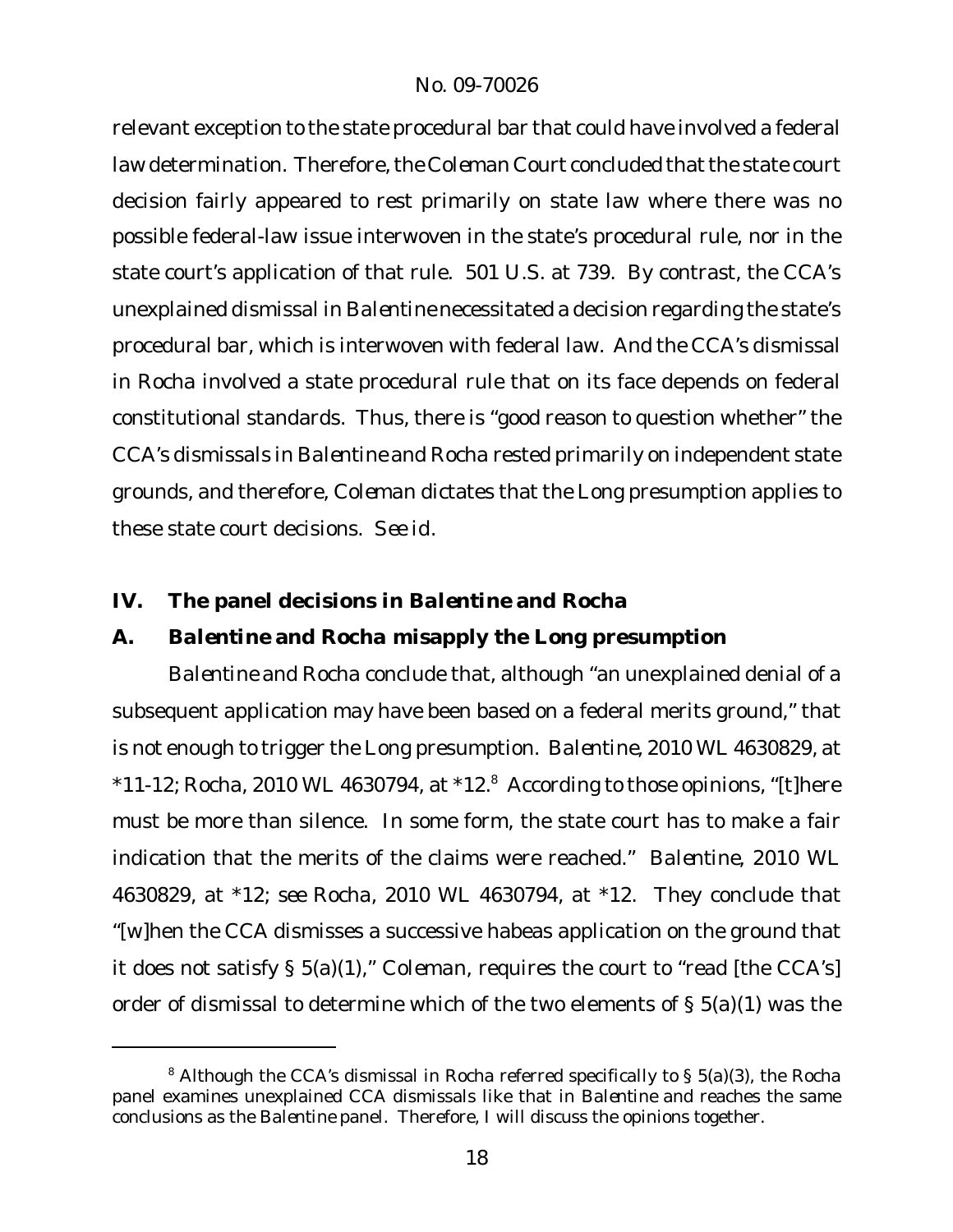basis of the court's dismissal." *Rocha*, 2010 WL 4630794, at \*12 ("A boilerplate dismissal might be ambiguous on this point, but finding clarity in ambiguity is the bread-and-butter work of a federal court of appeals."); *Balentine*, 2010 WL 4630829, at \*12-14. And they endeavor to discover the hidden basis of the CCA's unexplained dismissal by making an assumption about the CCA's decisional process for all § 5 applications, and presuming that the CCA's decision was based on the unavailability prong of § 5(a)(1) because Balentine's application did not show that his claim was previously unavailable. *Rocha*, 2010 WL 4630794, at \*10, \*12; *Balentine*, 2010 WL 4630829, at \*12-14.

*Balentine* and *Rocha* short circuit the *Long* presumption by contending that a federal court should attempt to determine whether an ambiguous state court decision applying the state's procedural rule, which includes a federal-law component, rests on independent and adequate state grounds. However, the *Long* standard, also applied in *Harris* and *Coleman*, is that a state court decision, which fairly appears to be interwoven with federal law, and which does not clearly rest on independent and adequate state-law grounds, is presumed to be a decision dependent on federal law. *Long* specifically rejected "[t]he process of examining state law" in order to determine the basis of an ambiguous state court decision. 463 U.S. at 1039. And *Harris* reversed a court of appeals decision that had "asserted that a reviewing court 'should try to assess the state court's intention to the extent that this is possible,'" when confronted with an ambiguous state court decision. 489 U.S. at 258, 266. *Long* also recognized that federal courts "may review a state case decided on a federal ground even if it is clear that there was an available state ground for decision on which the state court could properly have relied." 463 U.S. at 1039 n.4.

*Coleman* does not sweep away the *Long* presumption by requiring courts to guess at the grounds of an ambiguous state court decision, and *Balentine* and *Rocha* accordingly undertake a misguided examination of Texas law. In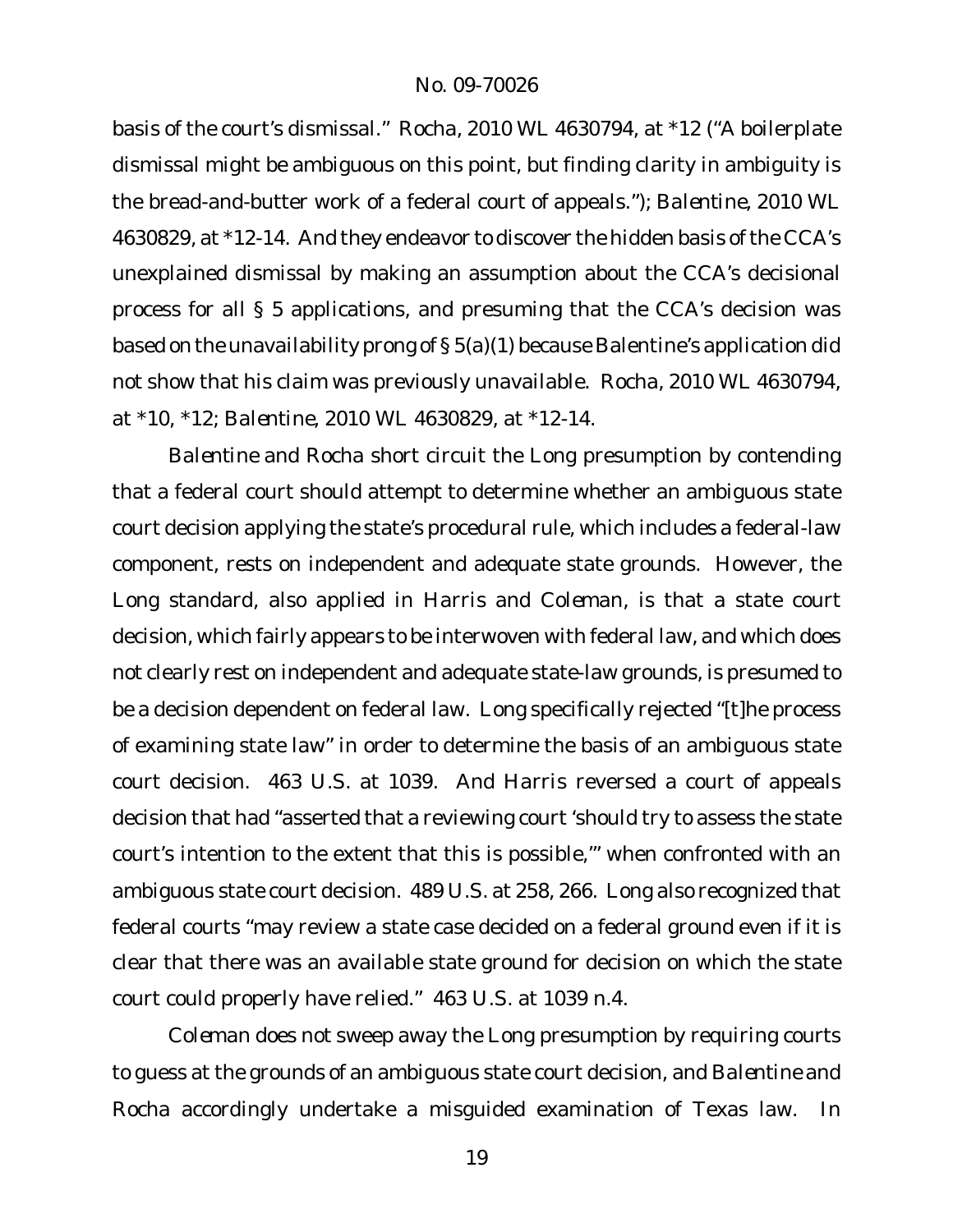*Coleman*, the Virginia Supreme Court's order only granted the state's motion to dismiss Coleman's petition for appeal because his notice of appeal was untimely, which involved no antecedent or concurrent question of federal law. *Coleman* does not stand for the proposition that when faced with a state court decision interwoven with federal law, a federal court should examine the state's procedural law and guess as to the decisional basis for the state court's decision. Indeed *Coleman* never purported to upset the fundamental premise of the *Long* presumption.

By expounding on state law and the unspoken decisional processes of state courts in order to unearth the possible grounds for an ambiguous state court decision, the *Balentine* and *Rocha* panel opinions undermine the *Long* presumption and return the independent-and-adequate-state-grounds inquiry to where it was before *Long*. *See Long*, 463 U.S. at 1039 ("The process of examining state law is unsatisfactory because it requires us to interpret state laws with which we are generally unfamiliar . . . ."). Only in the limited subset of cases where the state court decision "fairly appears to rest primarily on state law" does Coleman hold that the Long presumption should not be applied. Here, the CCA's unexplained dismissal does not fairly appear to rest primarily on state law because such dismissal could have rested on the failure to satisfy the prima facie showing requirement of § 5(a)(1). By contrast, in *Coleman* there was no federal law issue interwoven with the state's procedural default rule or the state court's decision to grant the state's motion to dismiss the petition for appeal because Coleman's notice of appeal was untimely. Therefore, *Coleman* does not limit the application of the *Long* presumption to the CCA's unexplained dismissals.

Finally, *Balentine* concludes that because "Balentine's subsequent application made no effort to show that the facts or law underlying his . . . claim were unavailable to him at the time of his first state application," the CCA must

20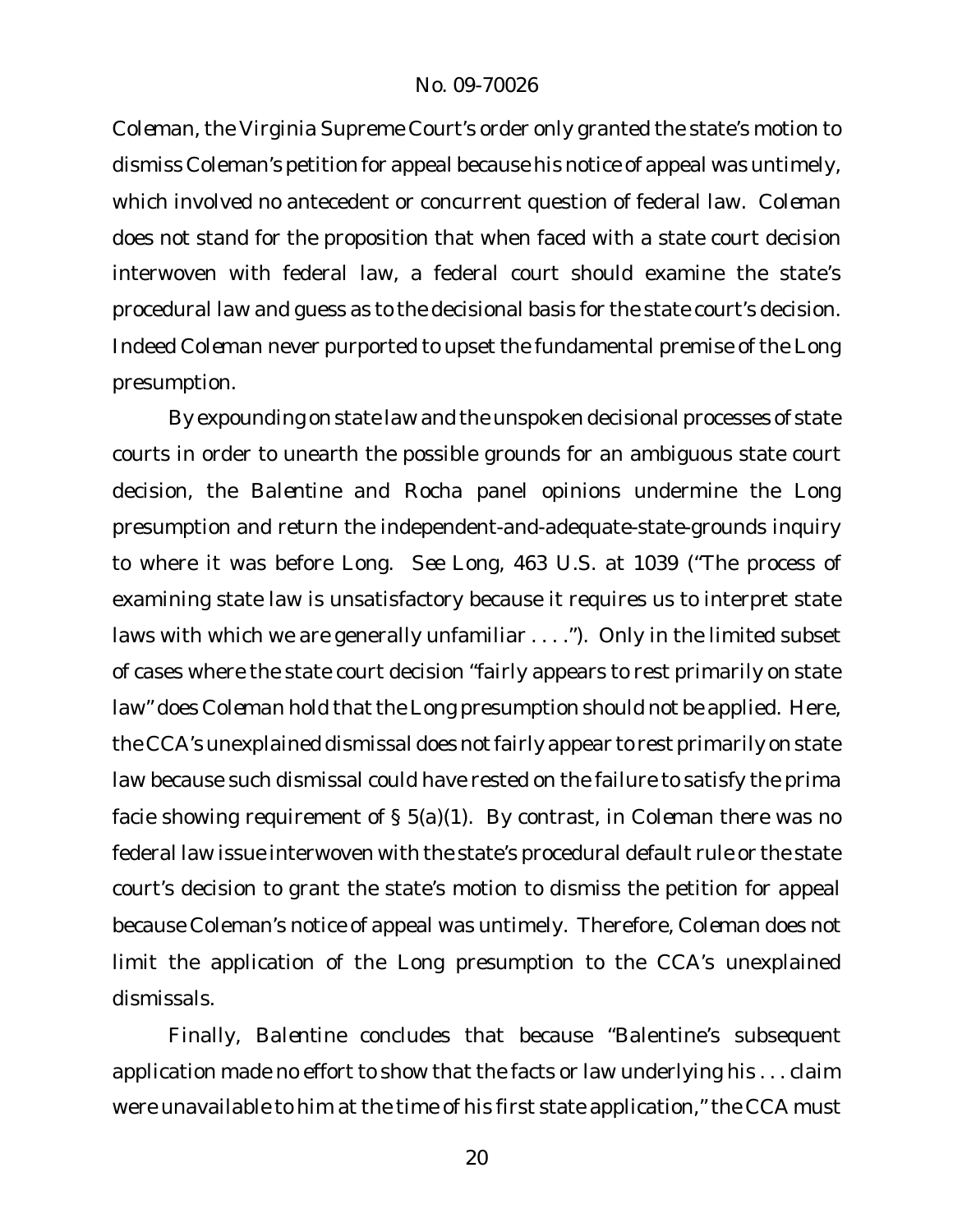have decided only that Balentine failed to satisfy the unavailability requirement of § 5(a)(1) and necessarily did not decide that he failed to satisfy the prima facie showing requirement as well. 2010 WL 4630829, at \*14. However, Balentine's subsequent habeas application to the CCA specifically alleged that the factual basis for his claim that his trial counsel was constitutionally ineffective in failing to investigate for mitigating evidence was previously unavailable, because the attorney on his first state habeas application, who was provided to him under Texas law, *see* Tex. Code Crim. Proc. art. 11.071 § 2, was similarly ineffective by also failing to investigate mitigating evidence. Subsequent Application at 4, 6- 16, 37, *Ex parte Balentine*, 2009 WL 3042425 (Nos. WR-54071-01, WR-54071-02). Balentine alleged that the first time any of his attorneys investigated and located substantial mitigating evidence was *after* his first state habeas application, during his federal habeas proceedings. *Id.* at 6. Therefore, it is not clear that the CCA found Balentine's claim to have been previously available.

Furthermore, it simply does not follow that because one of two essential requirements appears not to be met that a state court *necessarily* did not base its decision on the failure of the other requirement. *Cf., e.g.*, *Harris*, 489 U.S. at 258 (reviewing a state court decision that had explicitly found the petitioner's claim waived but still considered and rejected the merits of the claim). And *Coleman* recognized that "[a]fter *Long*, a state court that wishes to look to federal law for guidance *or as an alternative holding* while still relying on an independent and adequate state ground can avoid the presumption by stating clearly and expressly that its decision is based on bona fide separate, adequate, and independent grounds." 501 U.S. at 733 (internal quotation marks, brackets, and ellipsis omitted) (emphasis added); *see also Long*, 463 U.S. at 1039 n.4 (recognizing that federal courts "may review a state case decided on a federal ground even if it is clear that there was an available state ground for decision on which the state court could properly have relied"). Therefore, we cannot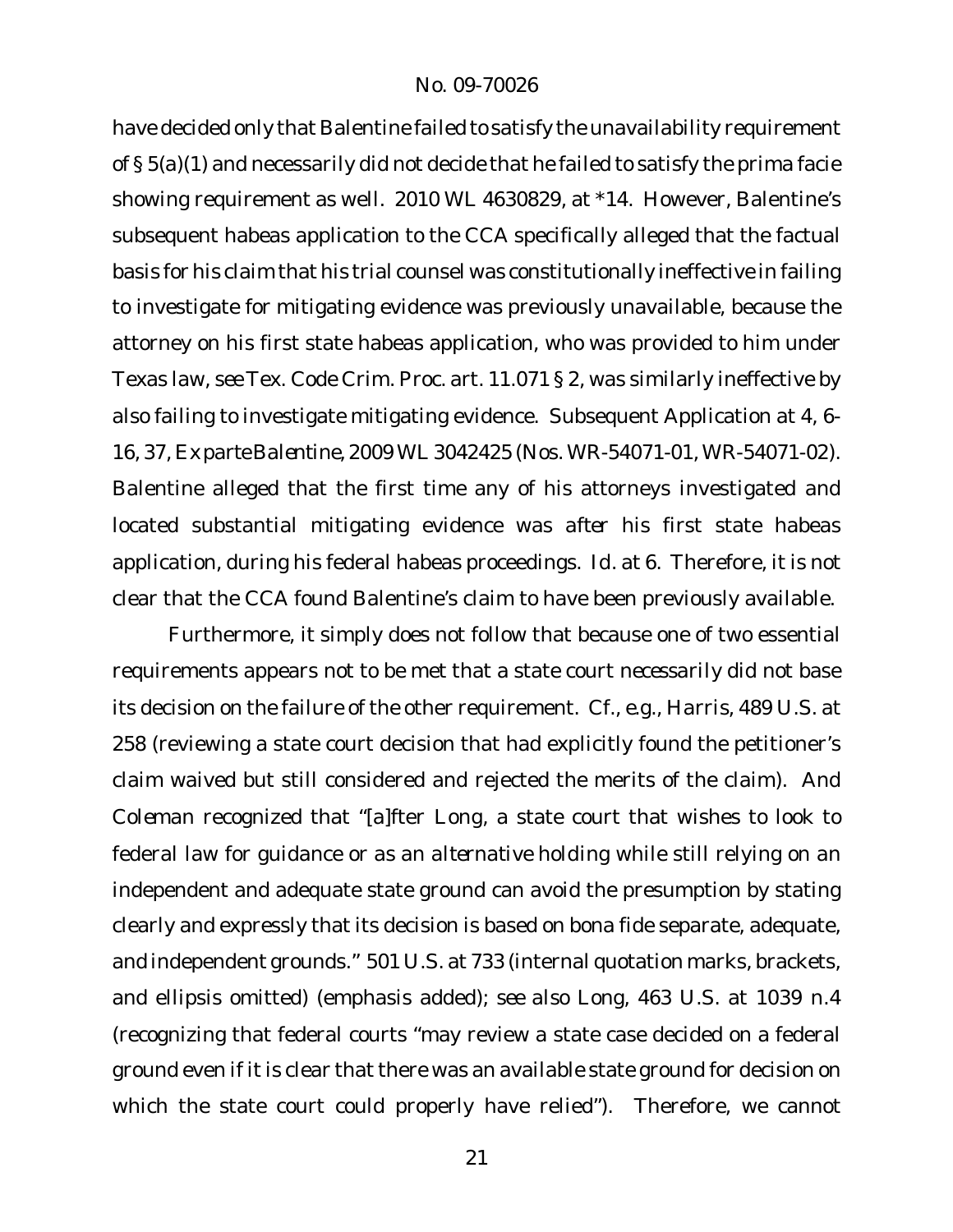presume that the CCA's *silence* means that it did not base its decision on the alternative, federal-law requirement of § 5(a)(1).

# **B. The** *Balentine* **and** *Rocha* **opinions' interpretation of the CCA's decisional process conflicts with CCA decisions**

*Balentine* and *Rocha* also mistakenly conclude that we can discern the uncertain decisional basis in an unexplained CCA dismissals because "[t]he CCA first examines whether the factual or legal basis of the claim was unavailable at the time of the original application[,] [and] [o]nly if the applicant can surmount the unavailability hurdle does the CCA proceed to ask whether the application makes out a claim that is prima facie meritorious." *Rocha*, 2010 WL 4630794, at \*10.9 However, it is practical that if the CCA confronted a subsequent habeas application that it concluded failed to make the necessary prima facie showing, it would not need to determine whether the application satisfied the unavailability prong in order to dismiss the application. *Cf. Pearson v. Callahan*, 129 S. Ct. 808, 818 (2009) ("[T]he rigid *Saucier* procedure comes with

<sup>9</sup> *Balentine* and *Rocha* rest this conclusion on a line in the CCA's decision in *Ex parte Campbell*, 226 S.W.3d 418 (Tex. Crim. App. 2007), which refers to the prima facie prong of § 5(a)(1) as "'*the rest of*the section 5(a)(1) bar.'" *Rocha*, 2010 WL 4630794, at \*10 n.96 (quoting *Ex parte Campbell*, 226 S.W.3d at 422) (emphasis added in *Rocha*). *Rocha* concludes that because in *Ex parte Campbell* the CCA determined first that the applicant's claim was previously unavailable, and then determined that the applicant had failed to make the necessary prima facie showing, therefore all CCA decisions under § 5(a) must proceed in that order. *Id.* at \*10. However, there is nothing in the CCA's decision in *Ex parte Campbell* that says these two components are necessarily decided in that order in every case.

*Rocha* also relies on *Ex parte Hood*, 211 S.W.3d 767 (Tex. Crim. App. 2007), which, according to the *Rocha* panel, "conclud[ed] that § 5(a)(1) did not authorize the CCA to consider the merits of a claim presented in a successive habeas application 'because the legal bases upon which applicant relies were available at the time he filed his second application' and undert[ook] no discussion of the prima facie merits of the applicant's claim." *Rocha*, 2010 WL 4630794, at \*10 n.97 (quoting *Ex parte Hood*, 211 S.W.3d at 770). However, *Ex parte Hood* involves nothing more than an example of a decision by the CCA that fairly appears to rest primarily on state law, *viz.*, the unavailability component of § 5(a)(1). Under *Coleman*, the *Long* presumption is not needed to resolve ambiguity in such CCA dismissals. *Ex parte Hood* does not support the conclusion that  $\S$  5(a)(1) requires the CCA to consider the two requirements of § 5(a)(1) in any particular order.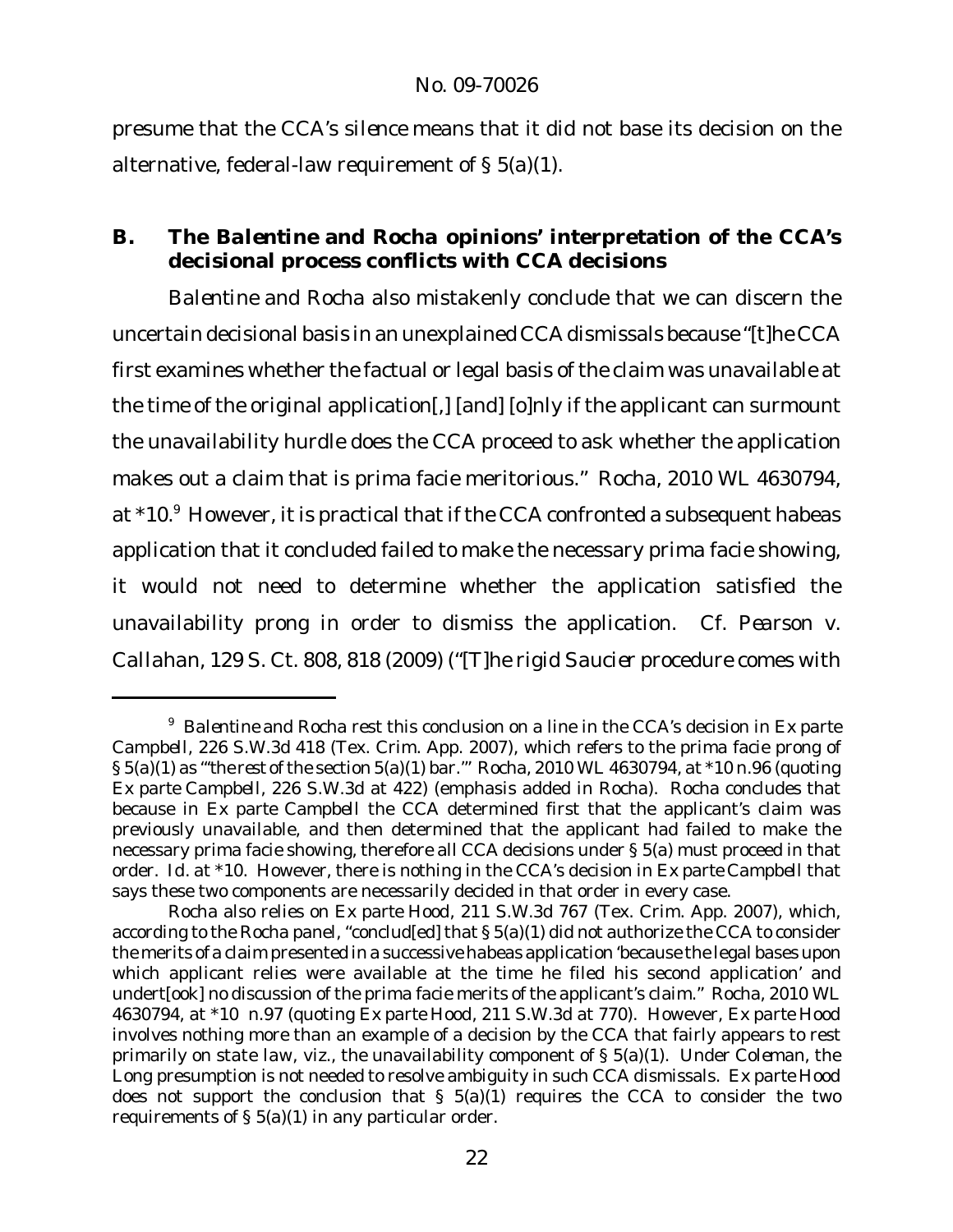a price. The procedure sometimes results in a substantial expenditure of scarce judicial resources on difficult questions that have no effect on the outcome of the case. There are cases in which it is plain that a constitutional right is not clearly established but far from obvious whether in fact there is such a right."). That the CCA would first reach the more easily decided of two possibly dispositive issues is not a novel proposition.<sup>10</sup> Indeed, decisions of the CCA confirm that the CCA does just that in many cases.

In Exparte Staley, 160 S.W.3d 56 (Tex. Crim. App. 2005) (per curiam), the first CCA decision to judicially engraft the prima facie showing requirement for § 5(a)(1) to a non-*Atkins* claim, the CCA said:

We need not, however, decide whether applicant's claim was legally available at the time he filed his original writ because we conclude that his application does not "contain sufficient specific facts establishing that" his claim is cognizable even if *Penry II*, *Tennard*, and *Smith* created a new and previously unavailable legal claim.

*Ex parte Staley*, 160 S.W.3d at 63. Similarly, in *Ex parte Reed*, No. WR-50961-06, 2009 WL 1900364 (Tex. Crim. App. July 1, 2009) (unpublished), the CCA dismissed the applicant's subsequent habeas application because it "fail[ed] to show a Brady violation" without discussing whether the factual basis for the claim was previously unavailable to the applicant. *Id.* at \*1-2. Likewise,

 $10$  To illustrate the practical sense of the CCA dismissing a subsequent application based only on a determination that the application failed to make the necessary prima facie showing and without reaching the unavailability prong of § 5(a)(1), as it did in *Ex parte Reed*, No. WR-50961-06, 2009 WL 1900364 (Tex. Crim. App. July 1, 2009) (unpublished), which involved a *Brady* claim: Assume there is a factual dispute about when the *Brady* material was first discoverable, e.g., the applicant asserts that he discovered the material after he filed his first state habeas application and the state contends that the material was reasonably discoverable by the applicant before he filed his first application for state habeas relief. If the *Rocha* panel is correct, then a laborious, fact-intensive inquiry would be required in order for the CCA to determine if the application satisfied the requirements of § 5(a)(1). If, however, the CCA could more easily determine that the application did not show a prima facie *Brady* violation—e.g., the CCA determined that Brady did not require that the disputed materials be disclosed—then there would be no efficient reason to first expend time and effort to make factual findings about the availability *vel non* of the material.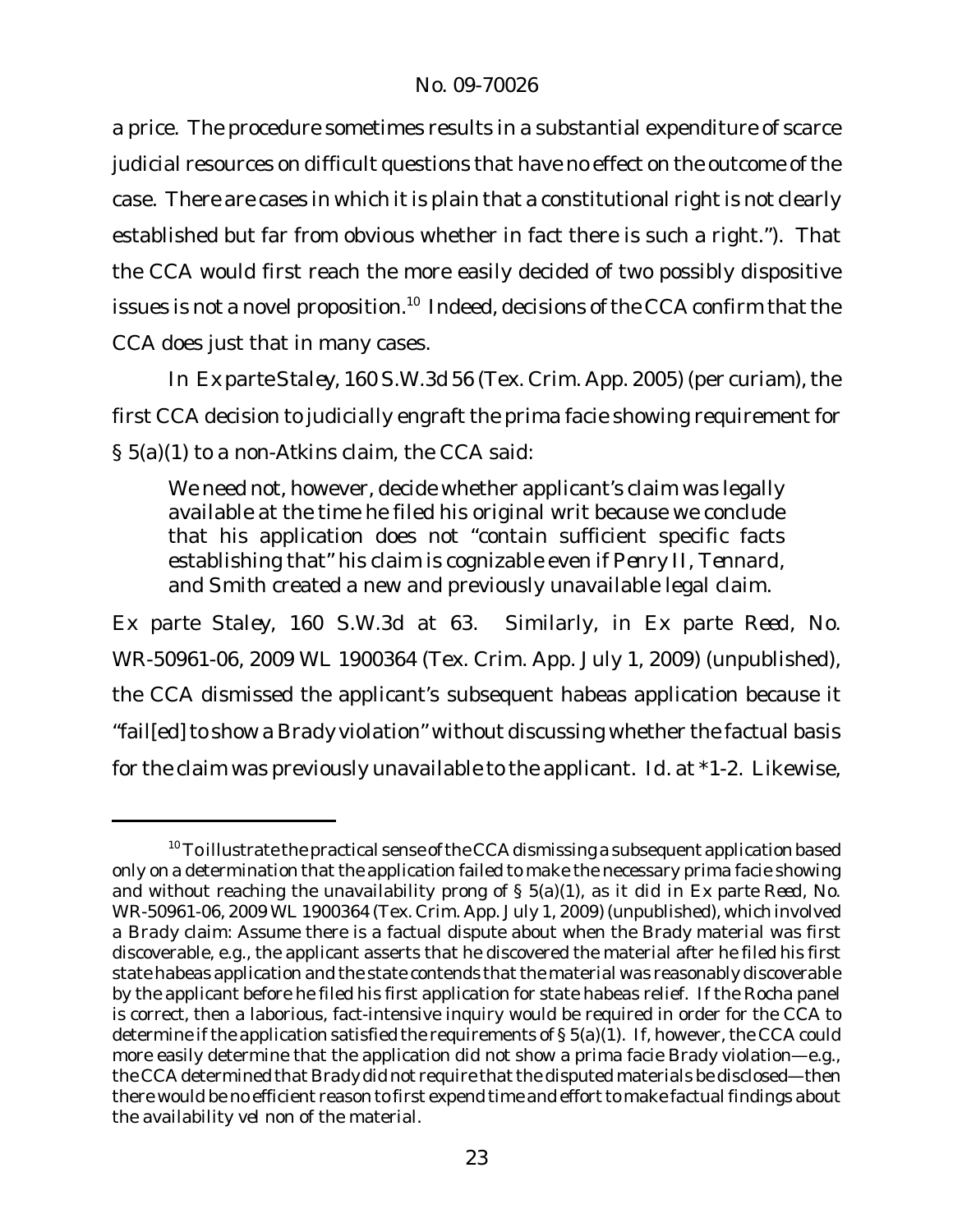in *Ex parte Johnson*, No. WR-56947-02, 2009 WL 1165502 (Tex. Crim. App. Apr. 29, 2009) (unpublished), the CCA found "that [the] applicant . . . failed to make a *prima facie* case of mental retardation" without discussing whether the factual or legal basis of the claim was previously unavailable. *Id.* at \*1.<sup>11</sup> And in *Ex parte Jackson*, No. WR-60,124-02, 2010 WL 2843945 (Tex. Crim. App. July 19, 2010) (unpublished) the CCA dismissed the application in a summary order that said, in pertinent part: "Applicant presents two allegations in his application. In the first, he asserts that the State failed to disclose material, exculpatory evidence, and in the second, he asserts that his execution would violate the Eighth and Fourteenth Amendments because he is mentally retarded. We have reviewed the application and find that applicant has failed to make a *prima facie* showing of either claim." *Id.* at \*1. In short, the CCA does not always first decide the unavailability prong of § 5(a)(1) before considering the prima facie showing component.

**C. Contrary to the** *Balentine* **and** *Rocha* **panel opinions, the plain text and the CCA's own interpretation of § 5(a)(3) permit adjudication of federal claims that do not meet the** *Sawyer* **standard in subsequent habeas proceedings**

In his subsequent habeas application, Rocha raised for the first time a claim that his trial counsel was ineffective in failing to investigate and present mitigating evidence at the sentencing phase of his trial, a claim explained in *Wiggins v. Smith*, 539 U.S. 510 (2003). Rocha asserted that his subsequent application met the requirements of § 5(a)(3), because it provides an avenue for claims asserting that "but for a violation of the United States Constitution no

<sup>11</sup> Moreover, the dissenting opinion in *Ex parte Johnson* characterized the majority opinion as "reject[ing] [the defendant's] application, not because he fails to invoke new law under Article 11.071, Section 5(a)(1), but because he does not make out a *prima facie* case for mental retardation." 2009 WL 1165502, at \*1 (Price, J., dissenting) (footnote omitted).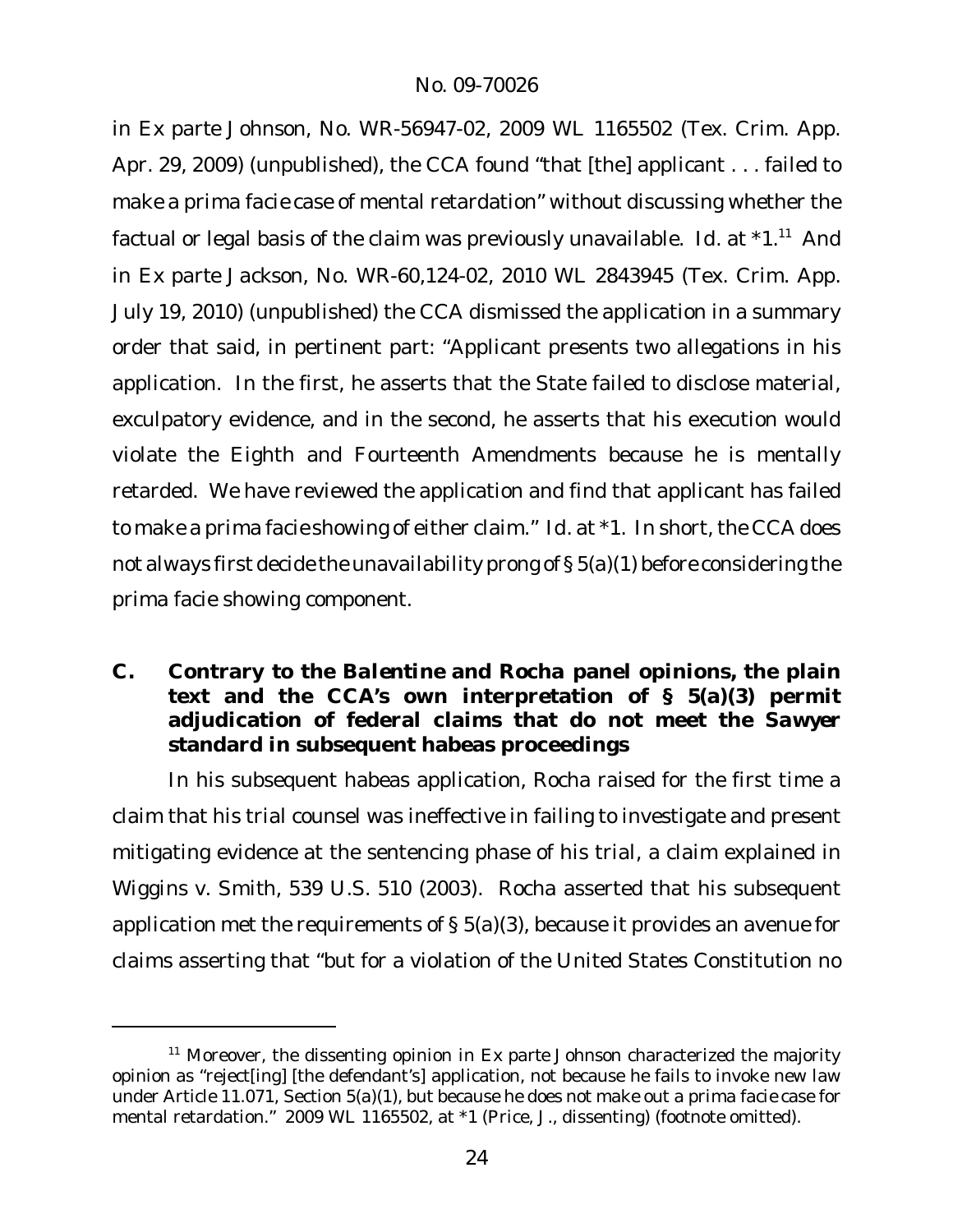rational juror would have answered in the state's favor one or more of the special issues that were submitted to the jury in the applicant's trial under Article 37.071"; and § 2(e)(1) of article 37.071 requires the jury to consider mitigating evidence when deciding whether to impose the death penalty, *see* Tex. Code Crim. Proc. art. 37.071 § 2(e)(1). Therefore, Rocha argued, his constitutionally ineffective representation caused the jury to not consider mitigating evidence, which, if the jury had received it, would have caused them not to impose the death penalty; and this constituted a claim under § 5(a)(3). The CCA dismissed Rocha's application because it found "that the allegations do not satisfy the requirements of Article 11.071, Section 5(a)(3)." *Ex parte Rocha*, 2008 WL 5245553, at \*1. Balentine had similarly presented a claim in his subsequent habeas application that his trial counsel and first state habeas counsel had been ineffective in failing to investigate and present evidence in mitigation of the death penalty. Because the CCA dismissed Balentine's application due to its failure "to satisfy the requirements of . . . § 5," the CCA apparently decided that it also failed to satisfy the requirement of § 5(a)(3). *Ex parte Balentine*, 2009 WL 3042425, at \*1.

On its face, § 5(a)(3) is interwoven with federal constitutional law: An application must show "by clear and convincing evidence, but for a violation of the United States Constitution no rational juror would have answered in the state's favor one or more of the special issues that were submitted to the jury." Therefore, for the CCA to decide that an application does not satisfy the requirements of  $\S 5(a)(3)$ , the CCA must necessarily decide that the claims raised by the applicant do not show a federal constitutional violation that affected the jury's decision to impose the death penalty. Accordingly, a decision by the CCA that the requirements of  $\S 5(a)(3)$  have not been met, without explanation, fairly appears to rest on federal law, and without a plain statement that the CCA did not reach the merits of the applicant's constitutional claims, we must presume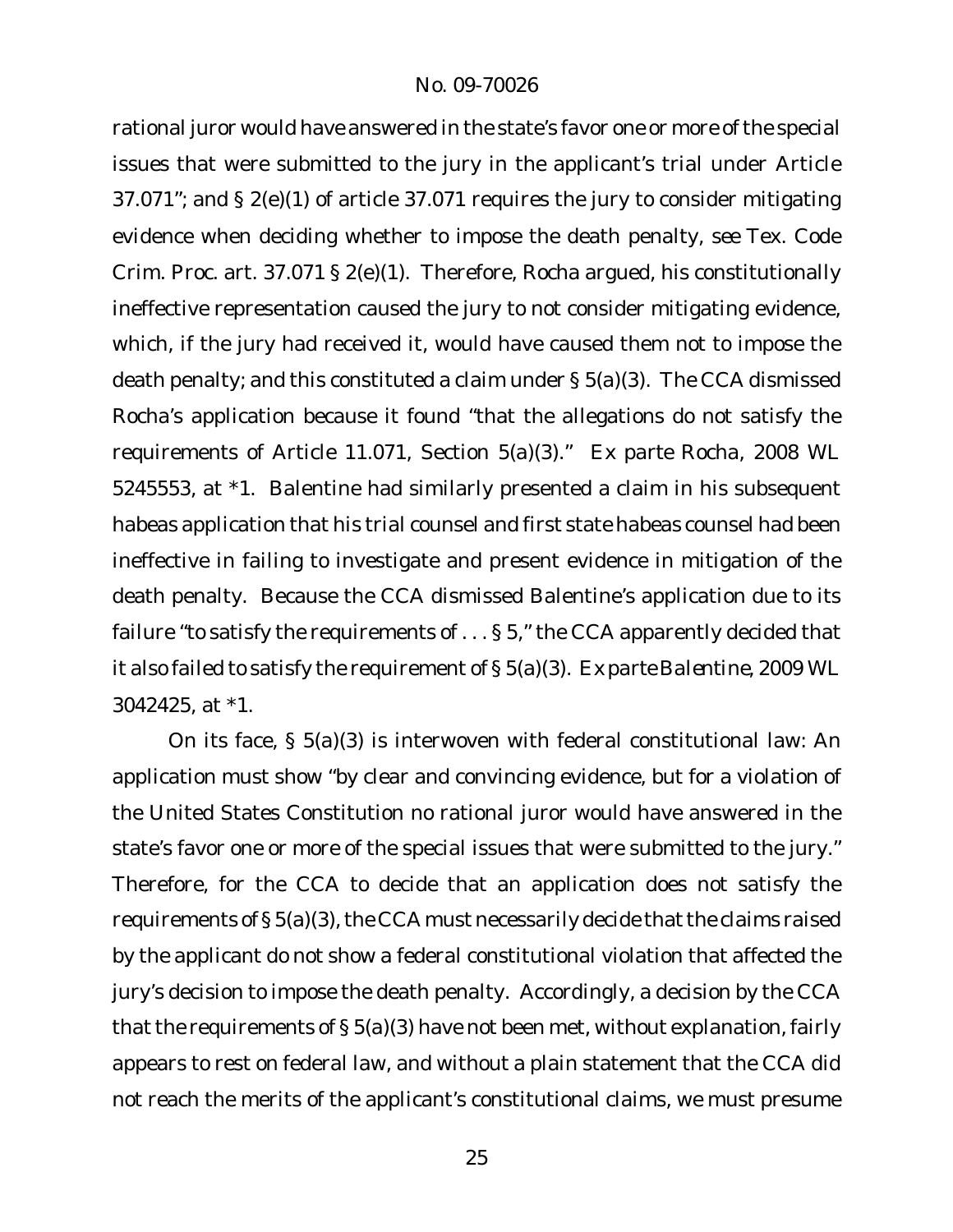that the CCA dismissed the application based on a decision about the merits of the applicant's federal constitutional claim. *See Ake v. Oklahoma*, 470 U.S. 68, 75 (1985) (where "the federal-law holding is integral to the state court's disposition of the matter," the state court's decision "depends on the court's federal-law ruling and consequently does not present an independent state ground for the decision rendered").

The *Balentine* and *Rocha* panel opinions, however, conclude that the CCA did not reach the merits of the petitioners' federal *Wiggins* claims because § 5(a)(3) allows only claims that satisfy the actual-innocence-of-the-deathpenalty standard announced in *Sawyer v. Whitley*, 505 U.S. 333 (1992).<sup>12</sup> Therefore, the panels reason that when the CCA determined without explanation that Balentine's and Rocha's subsequent habeas applications failed to satisfy the requirements of § 5(a)(3), the CCA only determined that the applicants did not meet the *Sawyer* actual-innocence-of-the-death-penalty threshold, i.e., that the applicants did not show that they were constitutionally ineligible for the death penalty, and did not reach the merits of their *Wiggins* claims.

The *Rocha* and *Balentine* opinions are mistaken in their assessment that § 5(a)(3) is limited only to claims that can satisfy the*Sawyer* actual-innocence-ofthe-death-penalty showing. The panels' conclusion conflicts with the plain language of § 5(a)(3) and the CCA's precedent. Section 5(a)(3) provides an avenue for asserting a claim that "but for a violation of the United States Constitution no rational juror would have answered in the state's favor one or more of the special issues that were submitted to the jury in the applicant's trial

<sup>&</sup>lt;sup>12</sup> Sawyer establishes a gateway for a federal habeas petitioner to have his otherwise unexhausted constitutional claims considered: Where the petitioner can show by clear and convincing evidence that he is actually innocent of the death penalty, a federal court can review the merits of his constitutional claim. *Sawyer* is not a freestanding claim for relief, but a gateway that allows a habeas petitioner tohave his defaulted constitutional claims reviewed.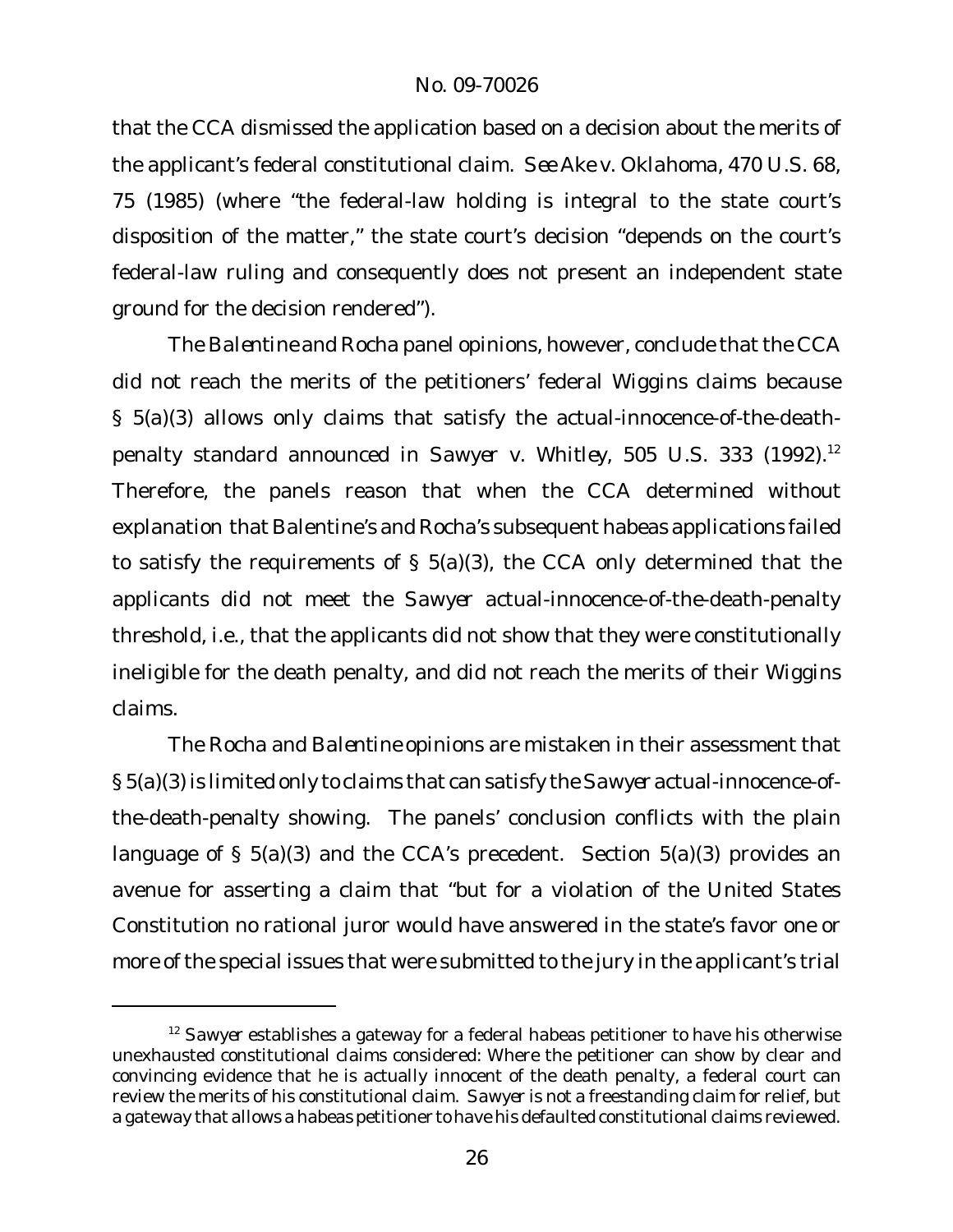under Article 37.071, 37.0711, or 37.072." One of the "special issues" that a jury must decided pursuant to article 37.071 is "[w]hether, taking into consideration all of the evidence, including the circumstances of the offense, the defendant's character and background, and the personal moral culpability of the defendant, there is a sufficient mitigating circumstance or circumstances to warrant that a sentence of life imprisonment without parole rather than a death sentence be imposed." Tex. Code Crim. Proc. art. 37.071 § 2(e)(1). Accordingly, Balentine's and Rocha's *Wiggins* claims assert that but for their constitutionally ineffective representation, the jury would not have imposed the death penalty after considering the mitigating evidence, which their attorneys had failed to investigate and present. The plain text of § 5(a)(3), therefore, encompasses the petitioners' *Wiggins* claims, as Judge Haynes' concurring opinion in *Rocha* astutely notes. 2010 WL 4630794, at \*16.

Furthermore, the CCA's explanation of the scope of  $\S 5(a)(3)$  in the seminal case, *Ex Parte Blue*, 230 S.W.3d 151 (Tex. Crim. App. 2007), acknowledges this straightforward interpretation of the claims that are cognizable under § 5(a)(3). In describing the scope of § 5(a)(3) in *Ex parte Blue*, the CCA expressly left open the possibility that § 5(a)(3) was broader than *Sawyer*:

We hesitate to declare that Article 11.071, Section 5(a)(3) wholly codifies the Supreme Court's doctrine of "actual innocence of the death penalty," even inasmuch as it has tied the exception to the bar on subsequent writs to the statutory criteria for the death penalty under Article 37.071. Since 1991, one of the special issues that determine whether capital punishment will be imposed is the so-called "mitigation" special issue, embodied in Article 37.071, Section 2(e). Article 11.071 was originally promulgated in 1995, after this amendment to Article 37.071. Therefore it is arguable that, in theory at least, a subsequent habeas applicant could demonstrate by clear and convincing evidence that, but for some constitutional error, no rational juror would have answered the mitigation special issue in the State's favor. On its face this would seem to meet the criteria of Article 11.071, Section 5(a)(3). But it would also permit a subsequent state habeas applicant to proceed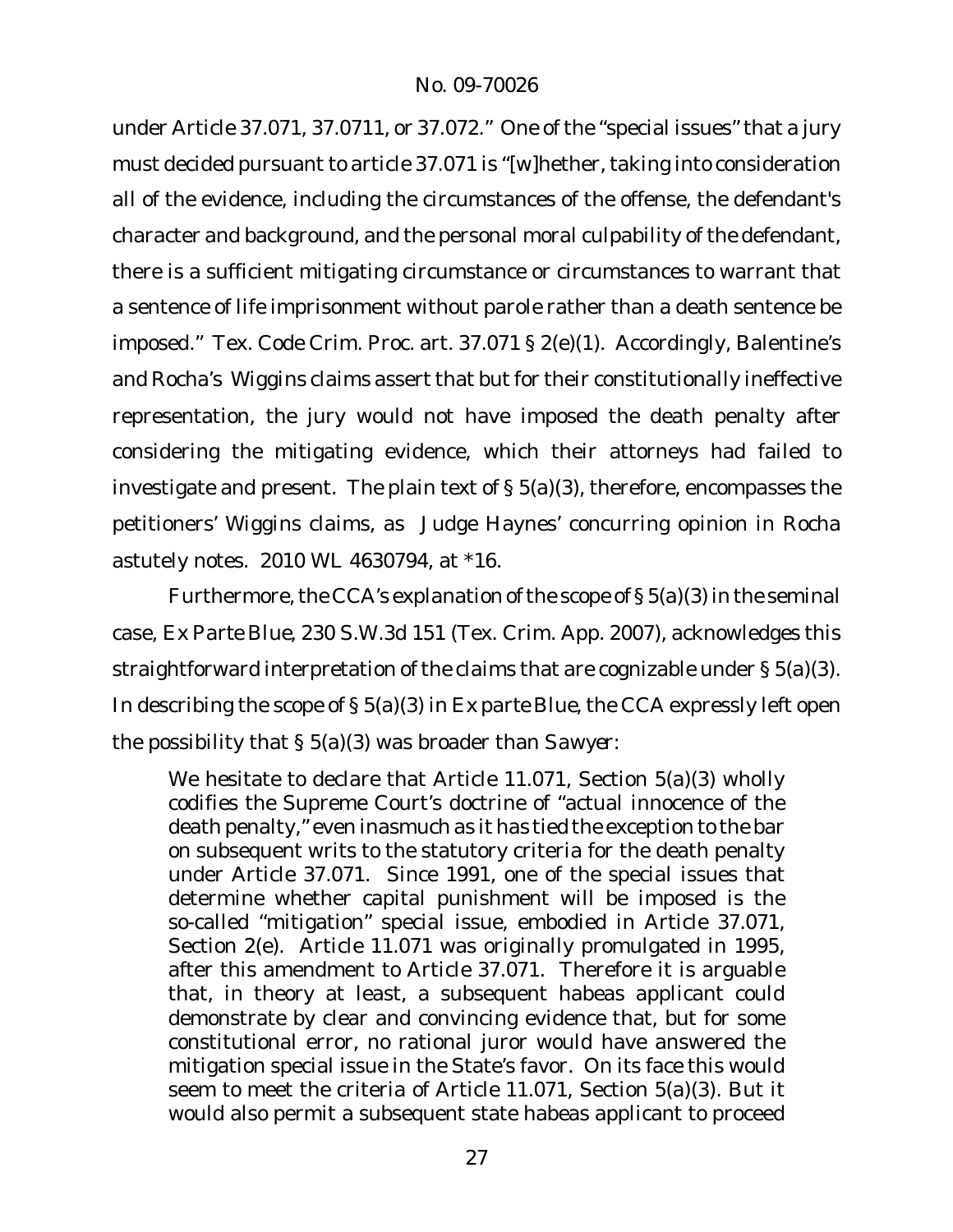under circumstances that would not excuse a federal petitioner under *Sawyer v. Whitley*. We need express no ultimate opinion on this question here.

*Id.* at 161 n.42 (citations omitted). Judge Haynes has also noted the significance of this footnote, *see* 2010 WL 4630794, at \*16, while the *Balentine* and *Rocha* panel opinions give it too little consideration or weight. Furthermore, while the *Balentine* and *Rocha* opinions contend that *Ex parte Blue* limited § 5(a)(3) to claims that satisfy the *Sawyer* standard, the CCA in fact carefully avoided this result, instead saying: "Section 5(a)(3) . . . represents the Legislature's *attempt* to codify *something very much like* this federal doctrine of 'actual innocence of the death penalty,'" "the Legislature *apparently intended* to codify, *more or less*, the doctrine found in *Sawyer v. Whitley*," and "[t]his reading of the exception *seems to* limit its applicability." 230 S.W.3d at 160-61 (emphasis added). Thus, the CCA's equivocal language reflects a clear intent to avoid saying that  $\S 5(a)(3)$ is defined by the same standard as that announced in *Sawyer*.

Therefore, it is not clear that § 5(a)(3) does not encompass Balentine's and Rocha's *Wiggins* claims even if they did not first meet the *Sawyer* standard. According to the principles of *Long*, this ambiguity must be resolved in favor of federal review. Therefore, because it fairly appears that the CCA's decision was interwoven with federal law, and no possible independent and adequate state ground was clearly announced or established, the *Long* presumption prescribes the same rule here: we must presume that the CCA dismissal was based on federal law. If the CCA had made a clear and express statement that it had not decided the merits of the petitioners' *Wiggins* claims—for instance, by stating that the claims failed to satisfy § 5(a)(3) because they did not meet the *Sawyer* showing—then federal habeas review might be similarly limited to the petitioners' claims that satisfied the *Sawyer* showing. However, the CCA did *not* make this plain statement, and therefore, federal review of the petitioners'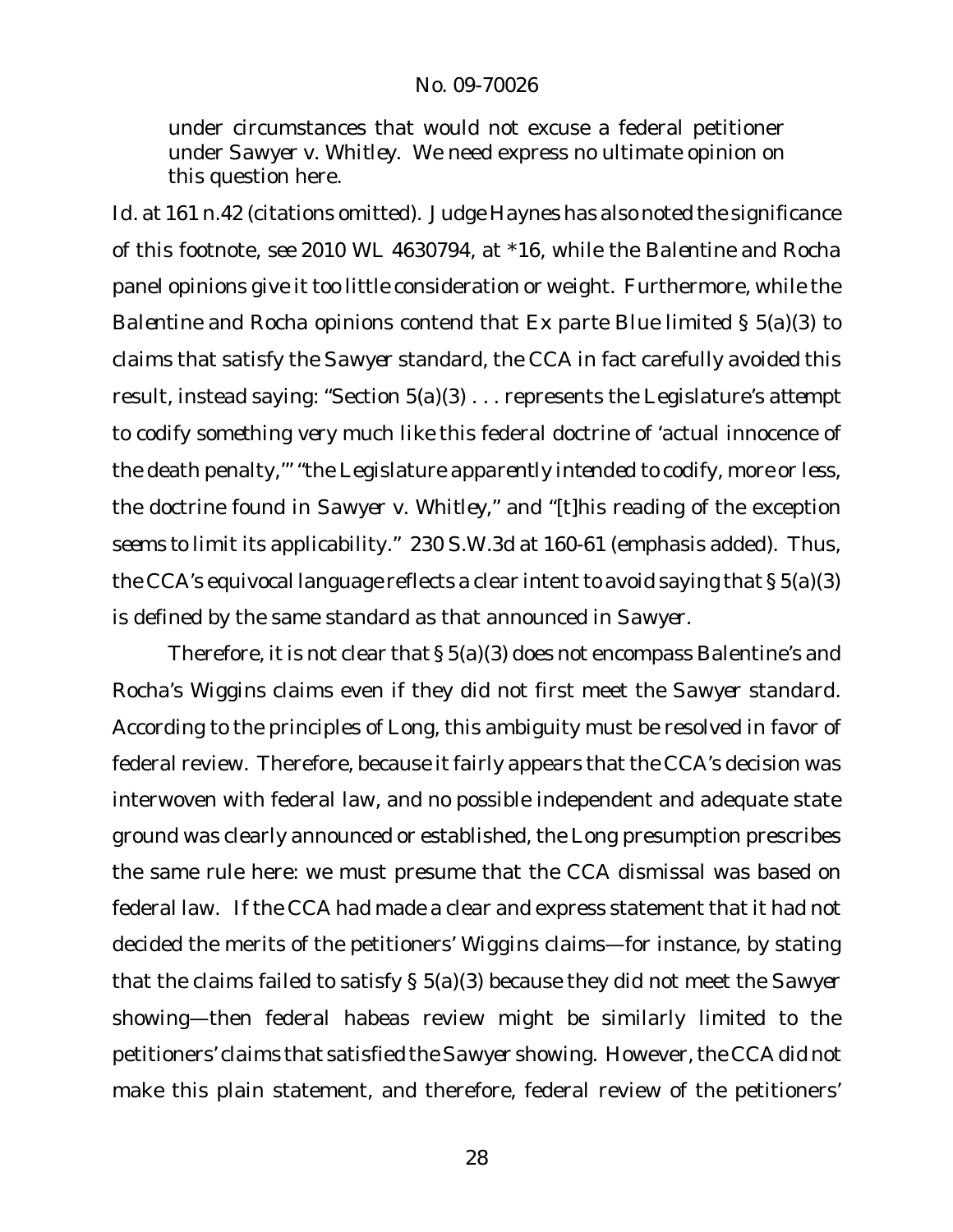*Wiggins* claims is not barred. In concluding to the contrary, the *Balentine* and *Rocha* panels disregard the mandate of the *Long* rule.

**V. The controlling circuit precedent of this Court holds that unexplained CCA dismissals do not rest on independent and adequate state grounds, and subsequent conflicting panel opinions are not precedential** 

In *Ruiz v. Quarterman*, 504 F.3d 523 (5th Cir. 2007), this court held that an unexplained CCA dismissal substantially similar to thatin *Balentine* did not rest on independent and adequate state grounds. *Ruiz* involved a decision from the CCA that read in pertinent part: "We have reviewed these claims and find that they do not meet the requirements for consideration of subsequent claims under Article 11 .071, Section 5. This application is dismissed as an abuse of the writ . . . ." *Ex parte Ruiz*, No. WR-27328-03, 2007 WL 2011023 (Tex. Crim. App. July 6, 2007). *Ruiz* held that this order did not rest on an independent and adequate state ground: "The boilerplate dismissal by the CCA of an application for abuse of the writ is itself uncertain on this point, being unclear whether the CCA decision was based on the first element, a state-law question, or on the second element, a question of federal constitutional law." 504 F.3d at 527 (footnote omitted). In reaching this decision, the court relied simply on the Supreme Court's independent-and-adequate-state-ground doctrine and the rationale animating that doctrine:

In deciding whether the CCA refused relief upon an independent state-law ground or upon the merits of Ruiz's petition we are aided by the bright light of *Michigan v. Long*[.] . . . This settled principle gives to state courts control over the federal review of their opinions. It has become a rote rule at the fingertips of every writing member of state courts of last resort—where studied ambiguity or clarity in the decisional footing is an art form and an absence of clarity in an opinion is seldom inadvertent. Calibrated uncertainty can play a mediating role in garnering support for an outcome. To the point, that the CCA did not make clear that its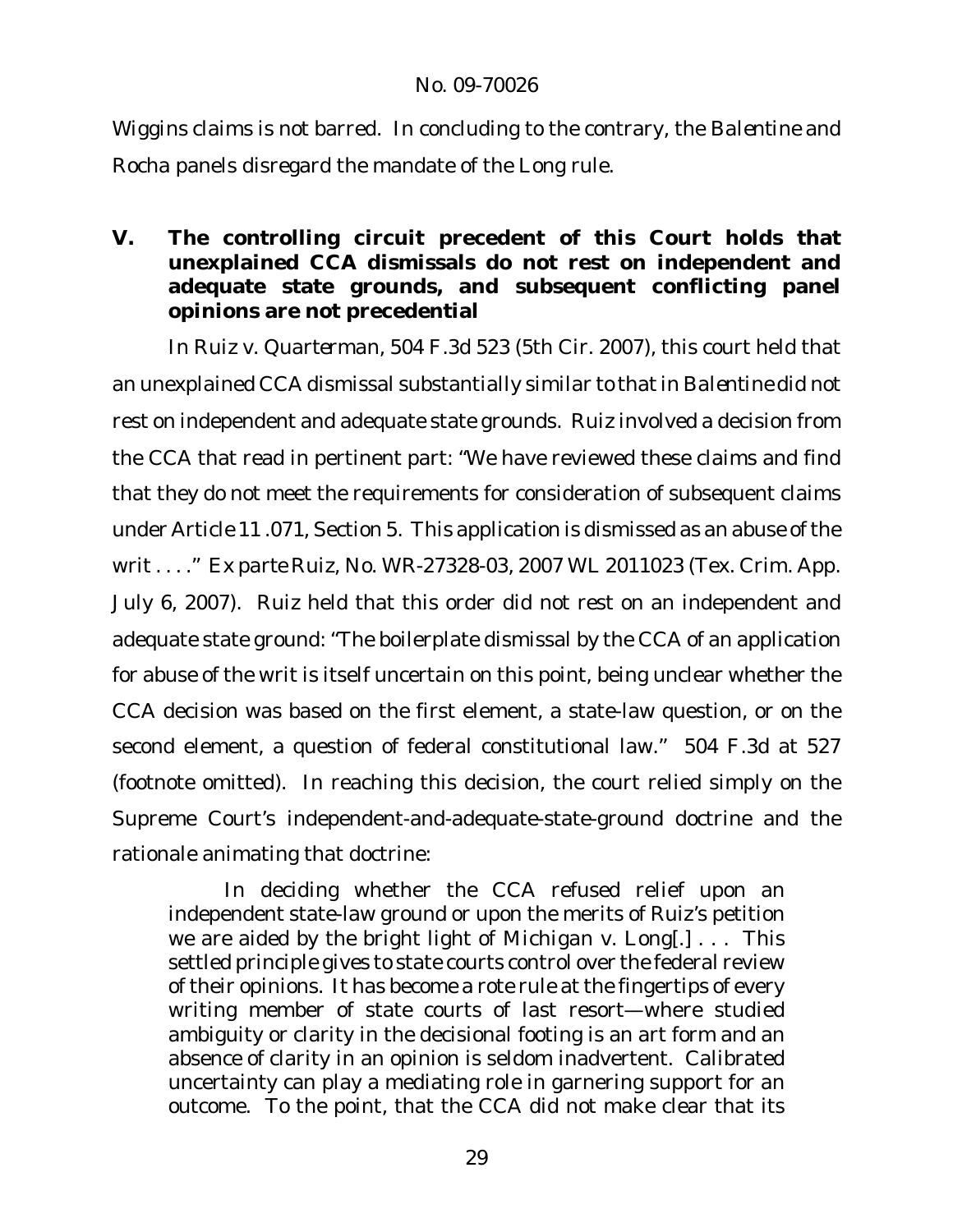decision rested on an independent state ground opens the merits of Ruiz's *Wiggins* claim to federal review. At best, the CCA did not make clear whether it relied on state or federal law in dismissing Ruiz's application. As the CCA is keenly aware, its choice of language was made against a background legal standard—which directs the CCA in either granting an application for consideration of subsequent claims or dismissing that application as an abuse of the writ—that is interwoven with federal law.

504 F.3d at 527 (footnote omitted) (citing *Long*, 463 U.S. at 1040-41; *Coleman*, 501 U.S. 722). Therefore, the panel decided that an unexplained CCA dismissal did not rest on an independent and adequate state ground.

*Balentine* and *Rocha* contend that *Ruiz* can be limited to its facts by arguing that *Ruiz* depended only on the fact that the CCA's summary order did not acquire a majority of the votes of the CCA judges. It is true that in *Ruiz*, the court said that"[i]n any event[,] the decisional basis here is uncertain[]" because only four judges joined the CCA's summary order and the necessary fifth vote for a decision by the en banc CCA came in a separate concurrence that explicitly reached the merits of Ruiz's application. *Id.* Therefore, there was no controlling five-vote opinion that rested explicitly on an independent and adequate state ground. However, this alternative holding does not affect *Ruiz*'s principal rationale. The panel clearly read the unexplained CCA dismissal order alone as not clearly resting on independent and adequate state grounds, without regard to the number of votes it garnered. This is made clear in the following lines:

In sum, the three opinions from the seven judges together do not clearly rest on an independent and adequate state ground. *Even if* the order of the four-Judge plurality alone left the decisional footing certain, *and it did not*, Judge Womack's opinion, necessary to the court's judgment, pushes the court toward a clear merit ruling, and in any event deprives the plurality of a fifth vote on an independent and adequate state ground. This leaves the decisional path far short of the clarity insisted upon by *Michigan v. Long*, . . . of which the CCA is acutely aware.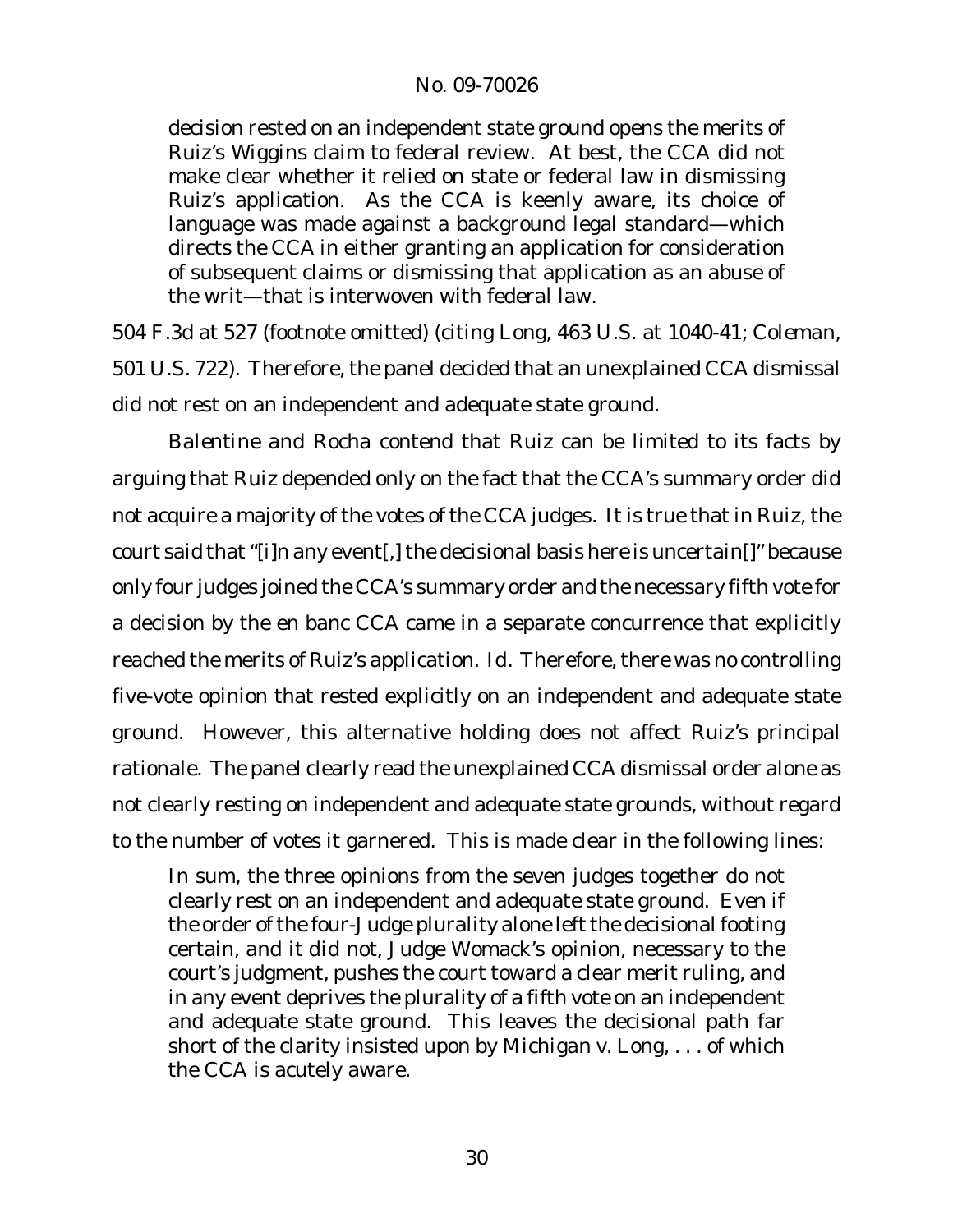*Id.* at 528 (emphasis added). Thus, the panel was clear that the vote-counting portion of its decision did not impact its decision that the summary order of the CCA did not rest on independent and adequate state grounds. It also reflects the panel's correct understanding of the "clarity insisted upon by *Michigan v. Long*" as being the certainty that the decision rested on independent and adequate state grounds, and *not* clarity that the decision rested on federal grounds.

The rationale underlying *Ruiz* underscores this point: The independent and adequate state ground doctrine is meant to ensure that federal courts provide the requisite respect to state court determinations and to allow state courts to insulate their decisions from federal court review. The CCA has available at its fingertips "rote rule[s]" for dismissing subsequent state habeas applications on grounds that are certainly independent and adequate—by making clear that its dismissal is dependent only on a finding that the factual and legal bases for the applicant's claim were previously available. Therefore, because the CCA chose not to make a plain statement that its decisions rested on independent state grounds, there is no valid rationale by which the *Rocha* and *Balentine* panels can interpret the unexplained, obscure, and ambiguous CCA decisions as not having been interwoven with federal law and clearly based only on state law principles.

In place of Ruiz, the panel opinions in Balentine and Rocha rely on Hughes *v. Quarterman*, which held that an unexplained CCA dismissal rested on independent and adequate state grounds. 530 F.3d 336, 341-42 (5th Cir. 2008) (citing *Coleman*, 501 U.S. at 729-32, 735); *see Ex parte Hughes*, No. 45-876-02 (Tex. Crim. App. Nov. 14, 2001) (unpublished), *quoted in Balentine v. Thaler*, 609 F.3d 729, 737 (5th Cir. 2010). However, *Hughes* was decided after the circuit precedent in *Ruiz*, without citing or distinguishing *Ruiz*. *Ruiz* is, in fact, indistinguishable from *Hughes*. Because a decision by one panel of this court cannot overrule an earlier panel decision, *see United States v. Castro-Guevarra*,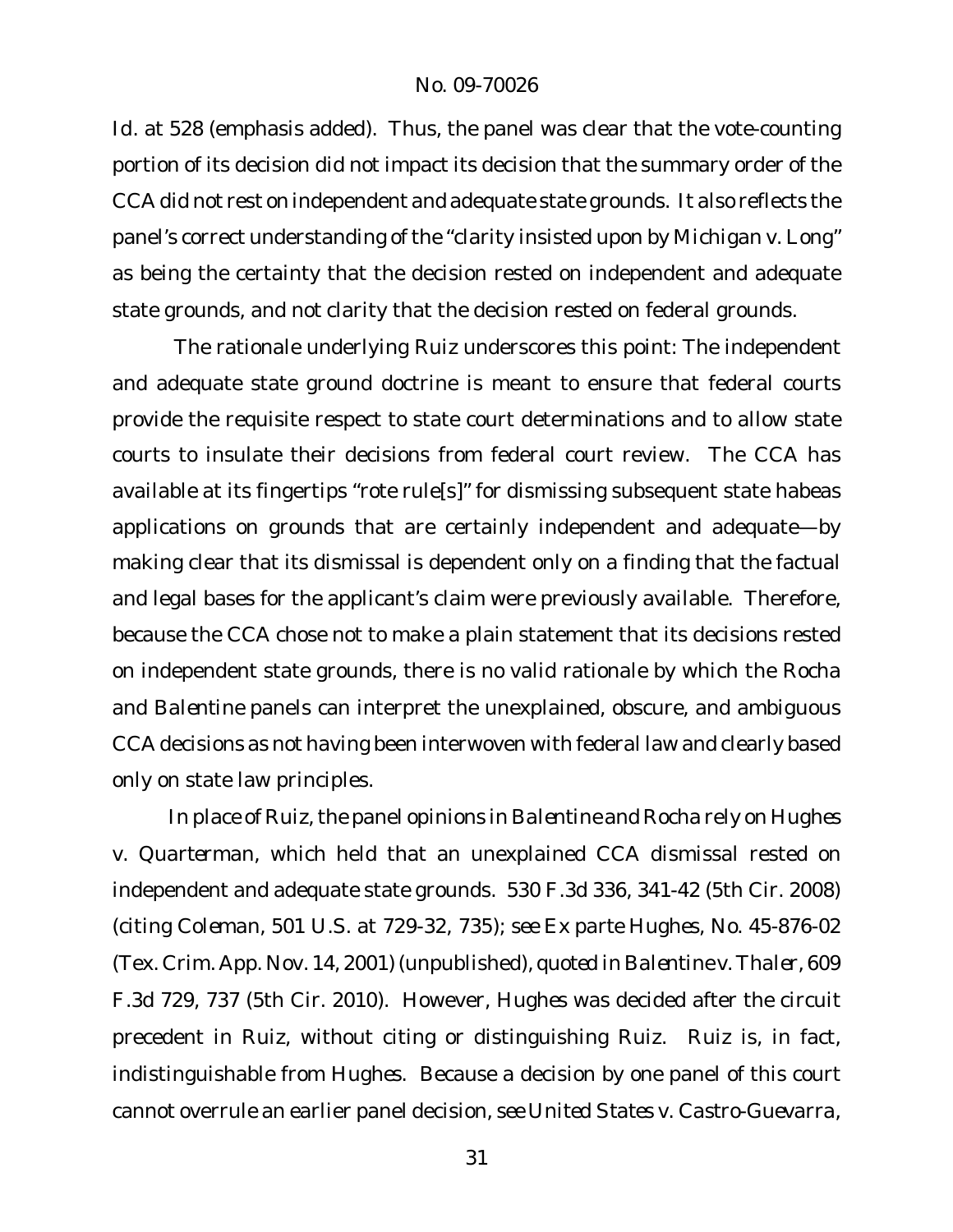575 F.3d 550, 552 (5th Cir. 2009), *Hughes* must give way to the clear precedential authority of *Ruiz*. More importantly, however, for all of the reasons discussed, *Hughes is not a valid precedent* because it is as inconsistent with the Supreme Court's precedents in *Long* and its progeny, as are *Balentine* and *Rocha*.

### **CONCLUSION**

The unexplained CCA dismissal in *Balentine* required a determination by the CCA that the application failed to satisfy the requirements of  $\S 5(a)(1)$ , which the CCA had interpreted to include a component that incorporates federal law, and the *Balentine* dismissal does not clearly and expressly state that it rested on an independent and adequate state ground. Therefore, because it is a determination interwoven with federal law, the Long presumption applies to the CCA's dismissal in *Balentine*. *See Coleman*, 501 U.S. at 739 (where an uncertain state court decision gives "good reason to question whether there is an independent and adequate state ground for the decision," the *Long* presumption applies). Without a clear statement that the CCA decision rests on independent and adequate state grounds, such as that it was decided only on the unavailability prong of § 5(a)(1), the Supreme Court has repeatedly said that such a decision must be presumed *not*to rest on independent and adequate state grounds. *See Long*, 463 U.S. at 1039 n.4 (federal courts "may review a state case decided on a federal ground even if it is clear that there was an available state ground for decision on which the state court could properly have relied"). Indeed, this court held exactly that in *Ruiz*.

Furthermore,the CCA dismissals in *Balentine* and *Rocha* invoke § 5(a)(3), which, on its face is interwoven with federal constitutional principles, and from a plain reading of § 5(a)(3), appears to encompass *Wiggins* claims. The CCA in *Ex parte Blue* specifically left open this obvious interpretation of § 5(a)(3) that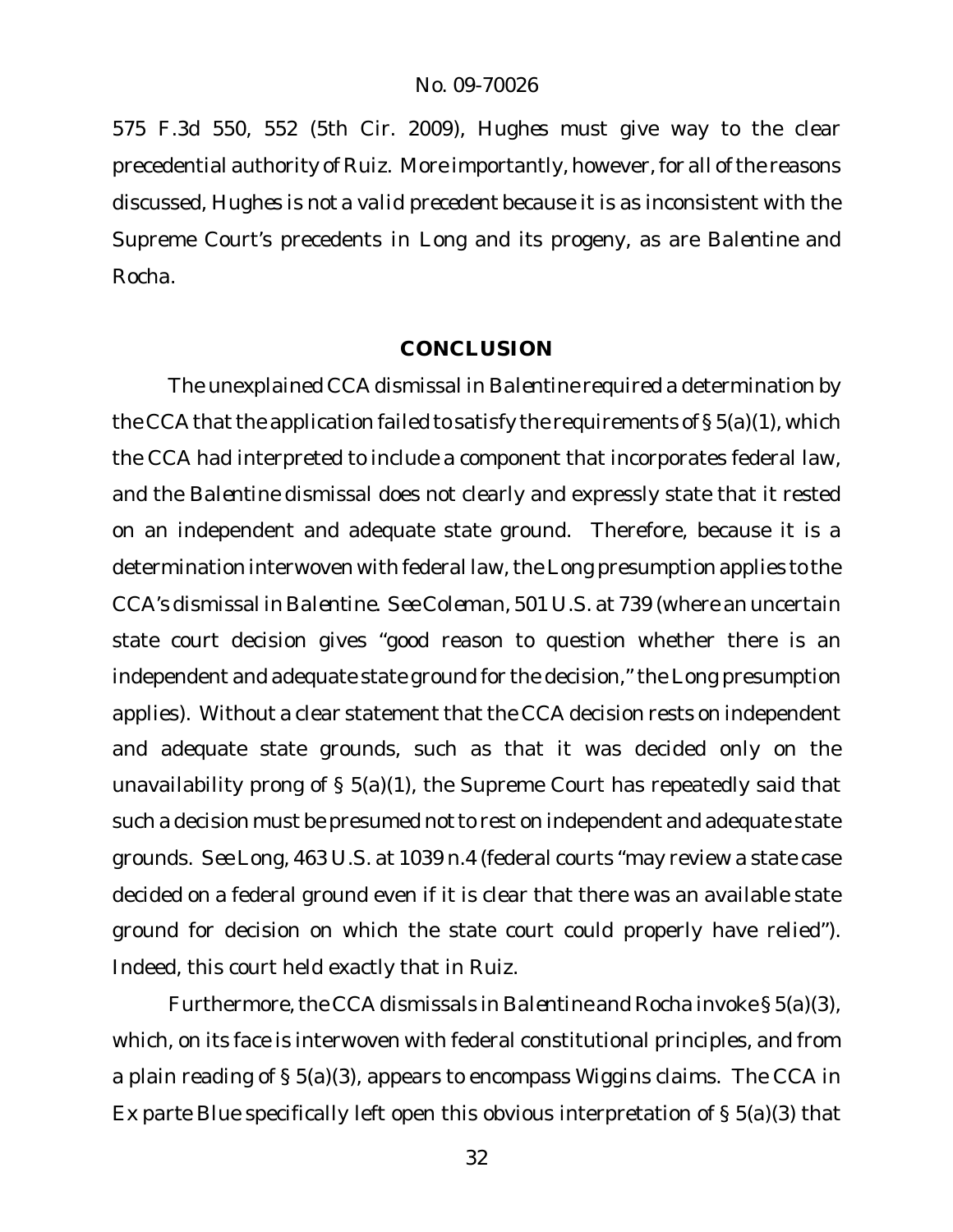is broader than the state-law interpretation reached by the *Balentine* and *Rocha* panels. The CCA's unexplained and ambiguous dismissals in *Balentine* and in Rocha, which only stated that the applications failed to satisfy the requirements of § 5(a)(3), accordingly, fairly appear to be interwoven with federal law. Without a plain statement that the applications were dismissed based on a procedural default dependent only on state law, the decisions must be presumed not to rest on independent and adequate state grounds. Therefore, federal court review of Balentine's and Rocha's *Wiggins* claims is not barred.

Thus, it is clear that the *Balentine* and *Rocha* opinions conflict with the Supreme Court's precedents, the CCA's precedents, and our own controlling circuit precedent. Most important, however, the panel opinions seriously undermine the *Long* standard and retrogress into unauthorized *Erie*-type guessing as to the nature of unexplained state court death penalty subsequent habeas decisions in our circuit.

For these reasons I respectfully dissent from the majority's decision to deny an en banc rehearing in these cases.